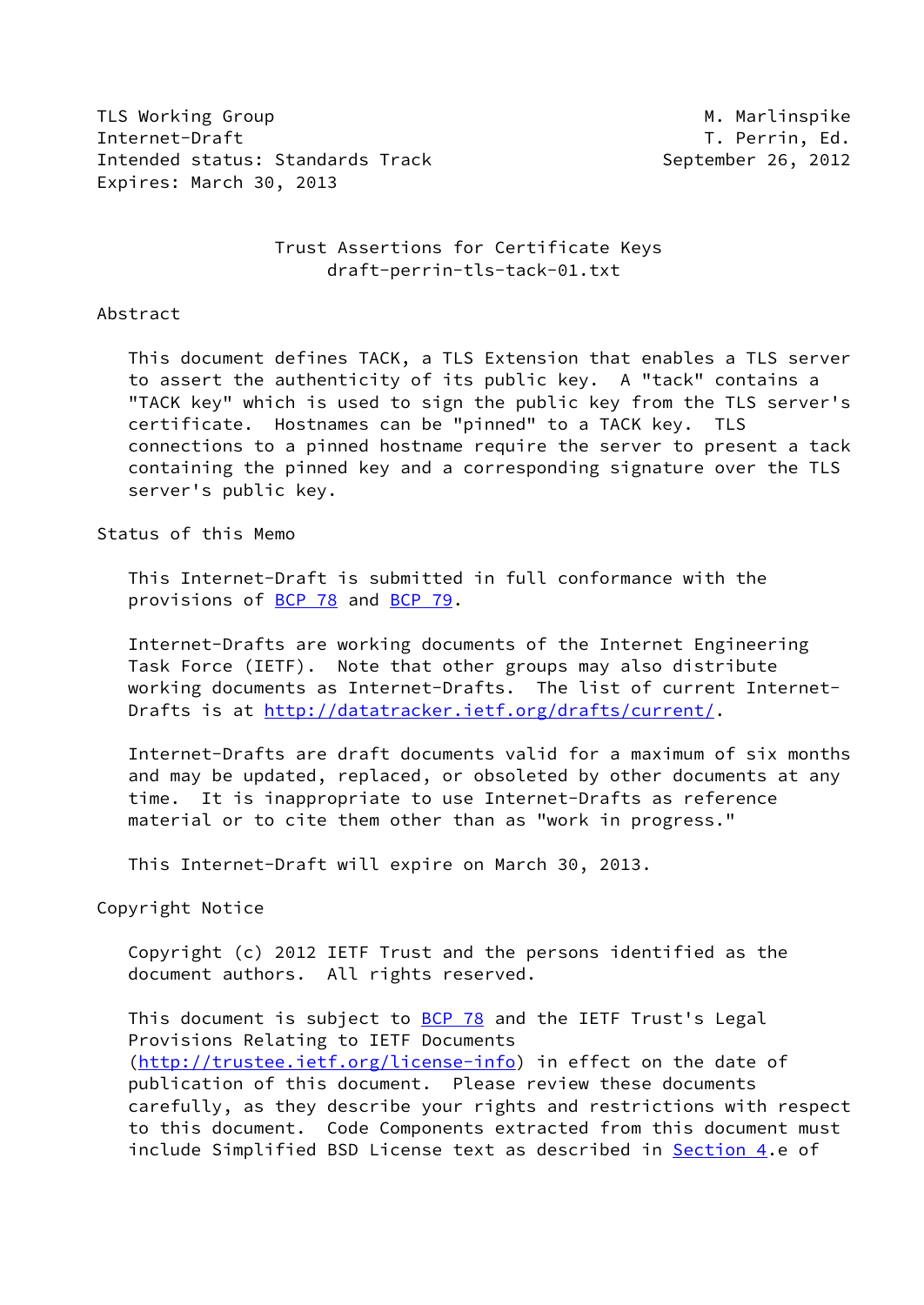the Trust Legal Provisions and are provided without warranty as described in the Simplified BSD License.

# Table of Contents

| $\perp$ .                                                   |  |  |
|-------------------------------------------------------------|--|--|
| 2.                                                          |  |  |
| 3.                                                          |  |  |
|                                                             |  |  |
|                                                             |  |  |
|                                                             |  |  |
| $\underline{4.1}$ . Definition of TackExtension 7           |  |  |
| 4.2. Explanation of TackExtension fields 8                  |  |  |
|                                                             |  |  |
| 4.2.2. TackExtension fields 8                               |  |  |
|                                                             |  |  |
|                                                             |  |  |
| $5.2$ . High-level client processing 9                      |  |  |
| $5.3.$ Client processing details 10                         |  |  |
| $5.3.1$ . Check whether the TLS handshake is well-formed 10 |  |  |
| 5.3.2. Check tack generations and update min_generations 10 |  |  |
| $5.3.3.$ Determine the store's status 11                    |  |  |
| $5.3.4$ . Pin activation (optional) 11                      |  |  |
| Application protocols and TACK 13<br><u>6</u> .             |  |  |
|                                                             |  |  |
|                                                             |  |  |
| 6.3. Certificate verification 13                            |  |  |
|                                                             |  |  |
|                                                             |  |  |
|                                                             |  |  |
| 8.2. For client implementers 16                             |  |  |
| 9. Security considerations 17                               |  |  |
| 9.1. For server operators 17                                |  |  |
| 9.2. For client implementers 17                             |  |  |
| $9.3$ . Note on algorithm agility 18                        |  |  |
|                                                             |  |  |
| 10.1. New entry for the TLS ExtensionType Registry 19       |  |  |
|                                                             |  |  |
|                                                             |  |  |
|                                                             |  |  |
|                                                             |  |  |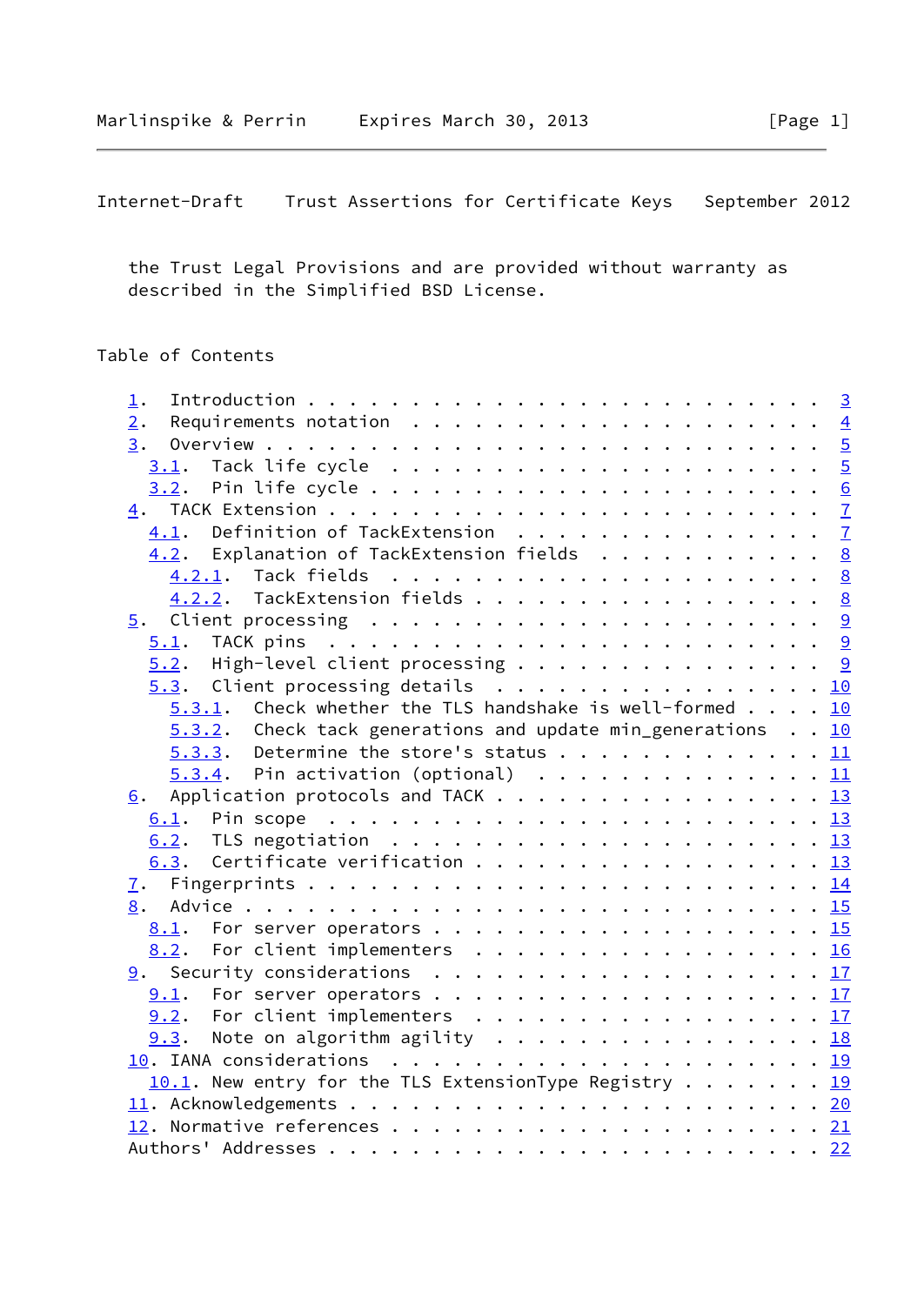Marlinspike & Perrin Expires March 30, 2013 [Page 2]

<span id="page-2-1"></span>Internet-Draft Trust Assertions for Certificate Keys September 2012

### <span id="page-2-0"></span>[1](#page-2-0). Introduction

 Traditionally, a TLS client verifies a TLS server's public key using a certificate chain issued by some public CA. "Pinning" is a way for clients to obtain increased certainty in server public keys. Clients that employ pinning check for some constant "pinned" element of the TLS connection when contacting a particular TLS host.

 Unfortunately, a number of problems arise when attempting to pin certificate chains: the TLS servers at a given hostname may have different certificate chains simultaneously deployed and may change their chains at any time, the "more constant" elements of a chain (the CAs) may not be trustworthy, and the client may be oblivious to key compromise events which render the pinned data untrustworthy.

 TACK addresses these problems by having the site sign its TLS server public keys with a "TACK key". This enables clients to "pin" a hostname to the TACK key without requiring sites to modify their existing certificate chains, and without limiting a site's flexibility to deploy different certificate chains on different servers or change certificate chains at any time. Since TACK pins are based on TACK keys (instead of CA keys), trust in CAs is not required. Additionally, the TACK key may be used to revoke compromised TLS private keys, and TACK key rollovers may be performed to recover from suspect or compromised TACK keys.

 If requested, a compliant server will send a TLS Extension containing its "tack". Inside the tack is a public key and signature. Once a client has seen the same (hostname, TACK public key) pair multiple times, the client will "activate" a pin between the hostname and TACK key for a period equal to the length of time the pair has been observed for. This "pin activation" algorithm limits the impact of bad pins resulting from transient network attacks or operator error.

 TACK pins are easily shared between clients. For example, a TACK client may scan the internet to discover TACK pins, then publish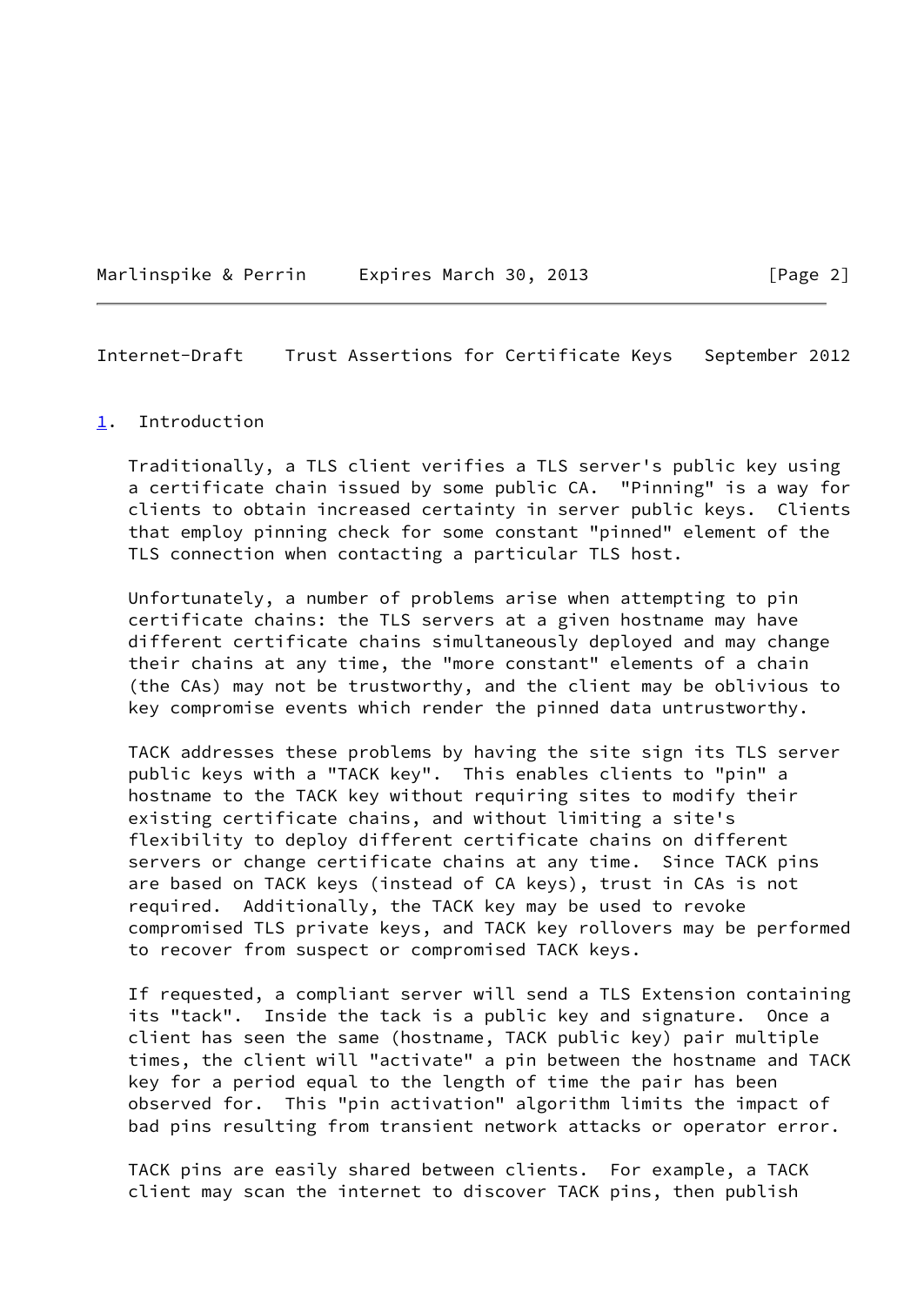these pins through some 3rd-party trust infrastructure for other clients to rely upon.

Marlinspike & Perrin Expires March 30, 2013 [Page 3]

<span id="page-3-1"></span>Internet-Draft Trust Assertions for Certificate Keys September 2012

<span id="page-3-0"></span>[2](#page-3-0). Requirements notation

 The key words "MUST", "MUST NOT", "REQUIRED", "SHALL", "SHALL NOT", "SHOULD", "SHOULD NOT", "RECOMMENDED", "MAY", and "OPTIONAL" in this document are to be interpreted as described in [\[RFC2119](https://datatracker.ietf.org/doc/pdf/rfc2119)].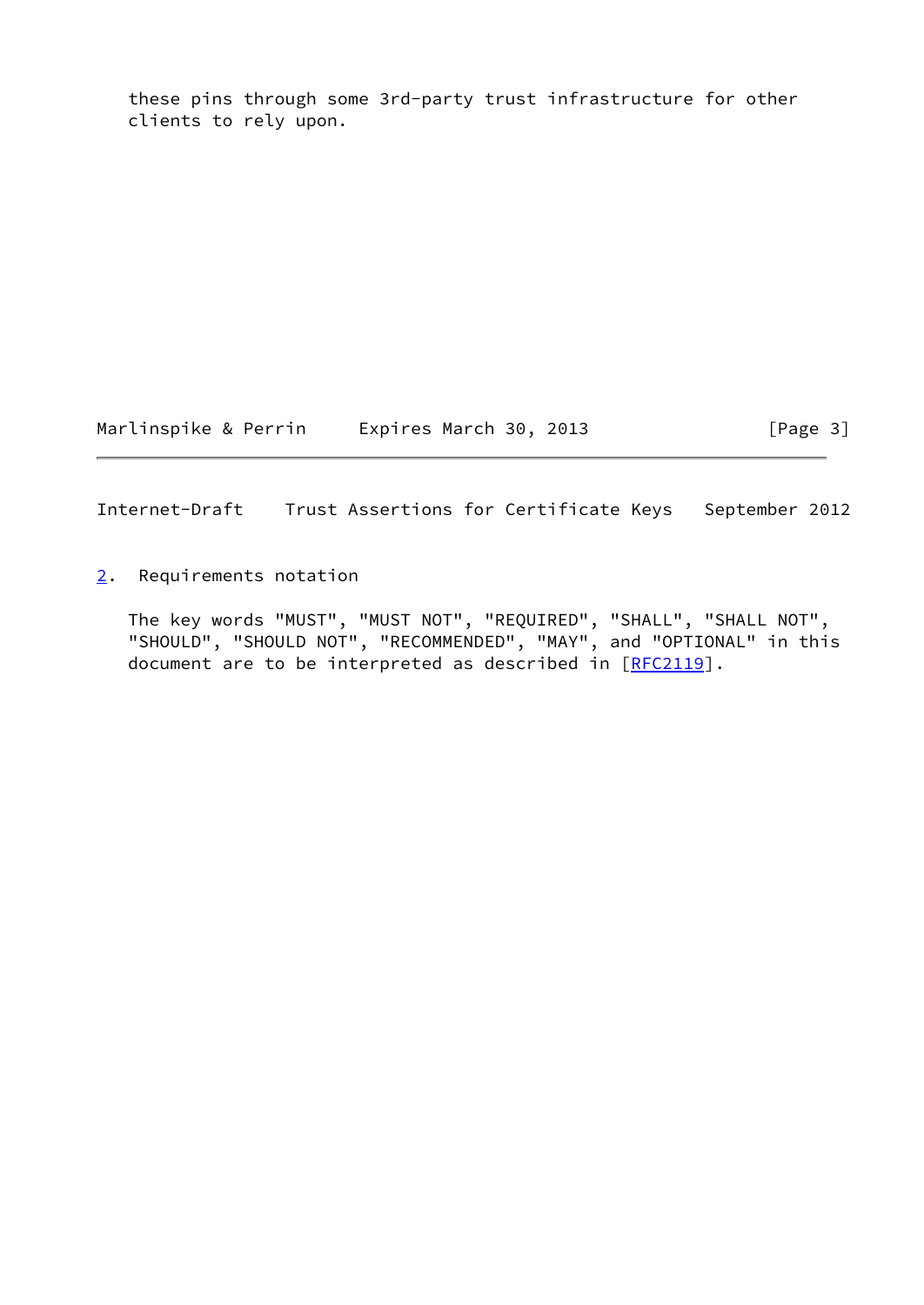Marlinspike & Perrin Expires March 30, 2013 [Page 4]

<span id="page-4-1"></span>Internet-Draft Trust Assertions for Certificate Keys September 2012

- <span id="page-4-0"></span>[3](#page-4-0). Overview
- <span id="page-4-2"></span>[3.1](#page-4-2). Tack life cycle
	- A server operator using TACK may perform several processes:
	- Selection of a TACK key: The server operator first chooses the ECDSA signing key to use for a set of hostnames. It is safest to use a different signing key for each hostname, though a signing key may be reused for closely-related hostnames (such as aliases for the same host, or hosts sharing the same TLS key).
	- Creating initial tacks under a TACK key: The TACK private key is then used to sign the TLS public keys for all servers associated with those hostnames. The TACK public key and signature are combined with some metadata into each server's "tack".
	- Deploying initial tacks: For each hostname, tacks are deployed to TLS servers in a two-stage process. First, each TLS server associated with the hostname is given a tack. Once this is completed, the tacks are activated by setting the "activation flag" on each server.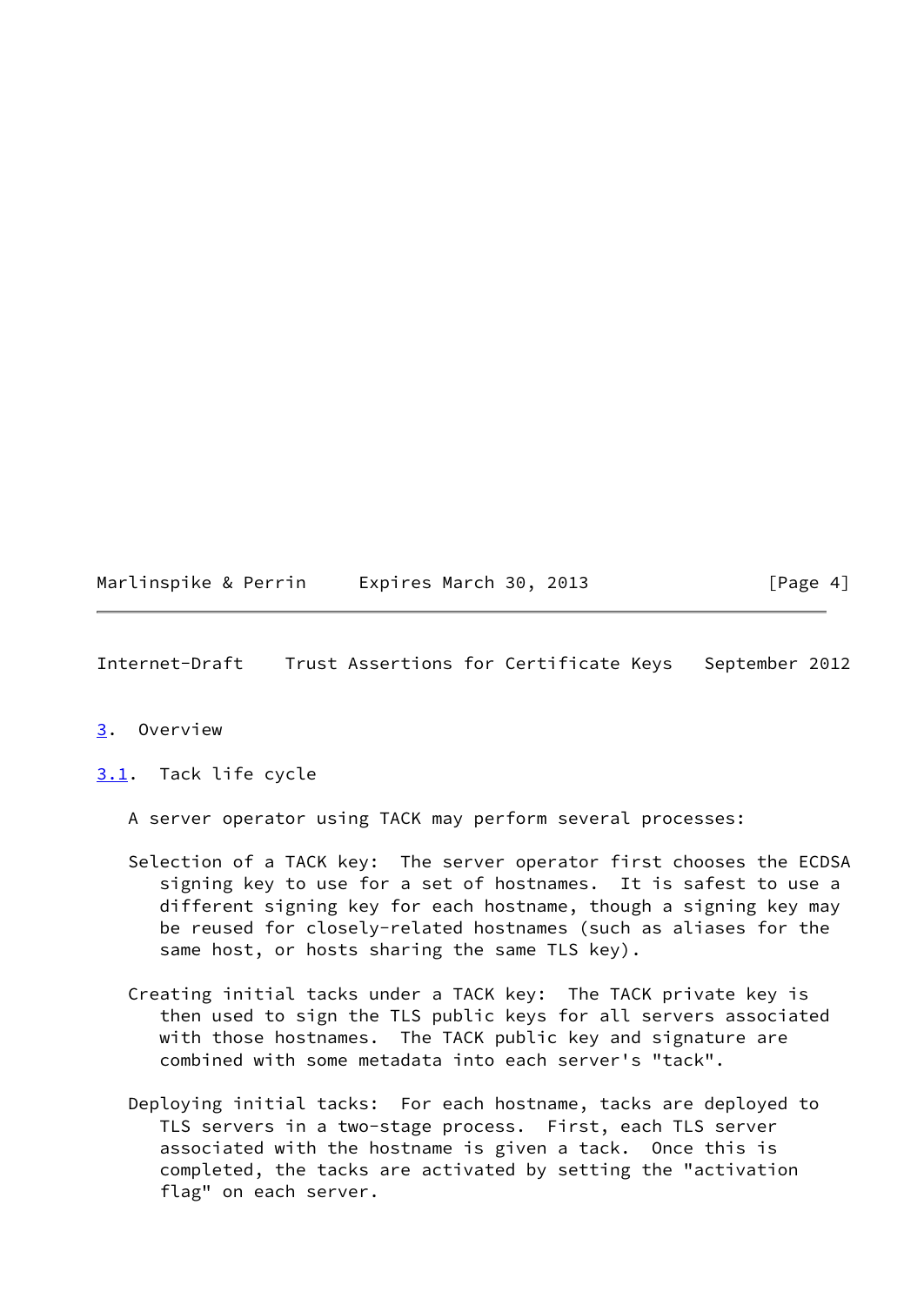- Creating new tacks under a TACK key: A tack needs to be replaced whenever a server changes its TLS public key, or when the tack expires. Tacks may also need to be replaced with later-generation tacks if the TACK key's "min\_generation" is updated (see next).
- Revoking old tacks: If a TLS private key is compromised, the tacks signing this key can be revoked by publishing a new tack containing a higher "min\_generation".
- Deactivating tacks: If a server operator wishes to stop deploying tacks, all tacks for a hostname can be deactivated via the activation flag, allowing the server to remove the tacks within 30 days (at most).
- Rollover: If a server operator wishes to change the TACK key a hostname is pinned to, the server can publish a new tack alongside the old one. This lets clients activate pins for the new TACK key prior to the server deactivating the older pins.

<span id="page-5-1"></span>

| Marlinspike & Perrin | Expires March 30, 2013 | [Page 5] |
|----------------------|------------------------|----------|
|----------------------|------------------------|----------|

## <span id="page-5-0"></span>[3.2](#page-5-0). Pin life cycle

 A TACK pin associates a hostname and a TACK key. Pins are grouped into "pin stores". A client may populate its pin stores by either performing "pin activation" directly, or by querying some other party. For example, a client application may have a store for pin activation as well as a store whose contents are periodically fetched from a server.

 Whenever a client performing "pin activation" sees a hostname and TACK key combination not represented in the "pin activation" pin store, an inactive pin is created. Every subsequent time the client sees the same pin, the pin is "activated" for a period equal to the timespan between the first time the pin was seen and the most recent time, up to a maximum period of 30 days.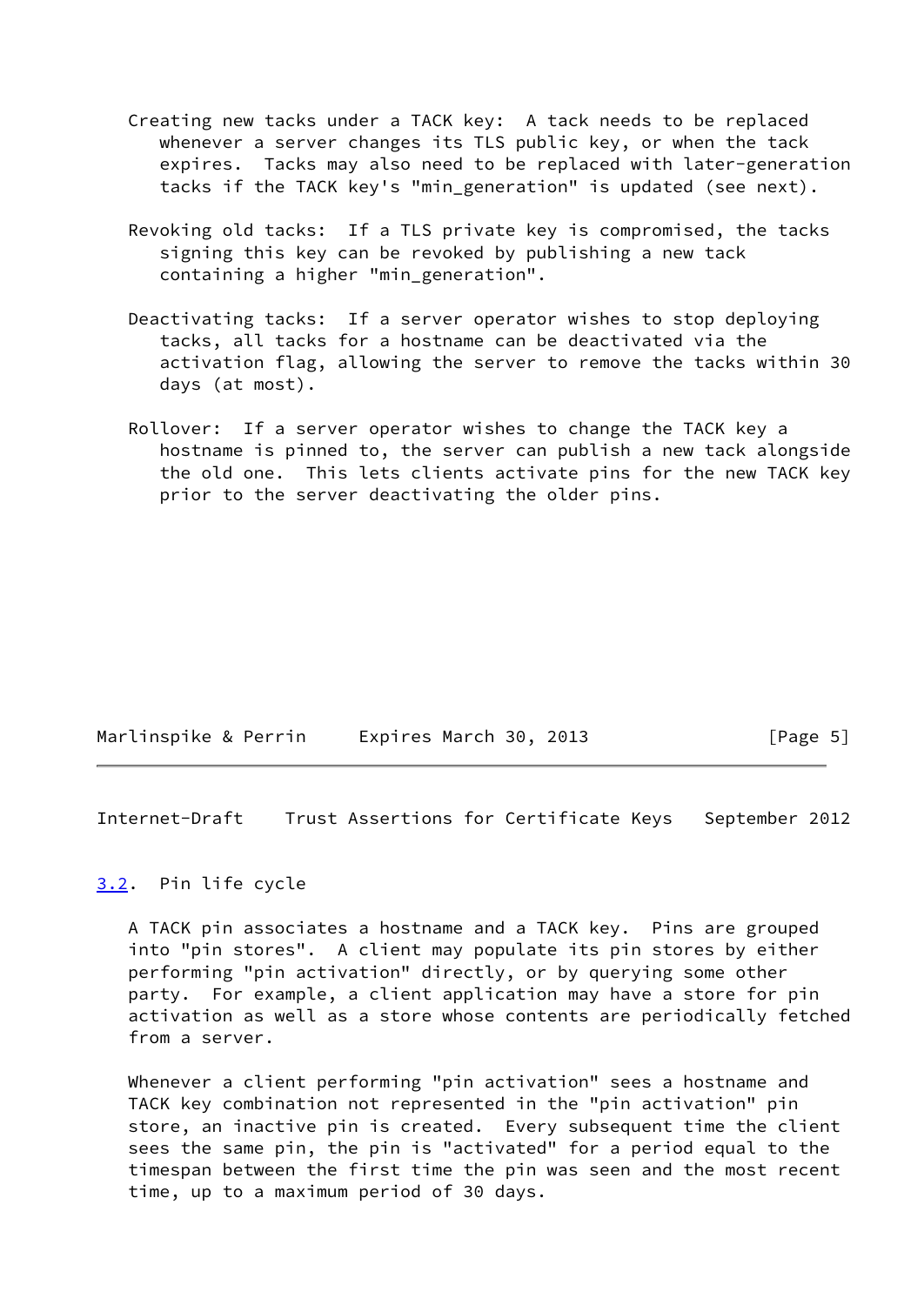A pin store may contain up to two pins per hostname. This allows for "pin rollover", where a server securely transitions from one pin to another. If both pins are simultaneously active, then the server must satisfy both of them by presenting a pair of tacks.

 In addition to creating and activating pins, a TLS connection can alter client pin stores by publishing new "min\_generation" values in a tack. Each pin stores the highest "min\_generation" value it has seen from the pinned TACK key, and rejects tacks from earlier generations.

Marlinspike & Perrin Expires March 30, 2013 [Page 6]

<span id="page-6-1"></span>Internet-Draft Trust Assertions for Certificate Keys September 2012

<span id="page-6-0"></span>[4](#page-6-0). TACK Extension

<span id="page-6-2"></span>[4.1](#page-6-2). Definition of TackExtension

 A new TLS ExtensionType ("tack") is defined and MAY be included by a TLS client in the ClientHello message defined in [\[RFC5246](https://datatracker.ietf.org/doc/pdf/rfc5246)].

enum {tack(TBD), (65535)} ExtensionType;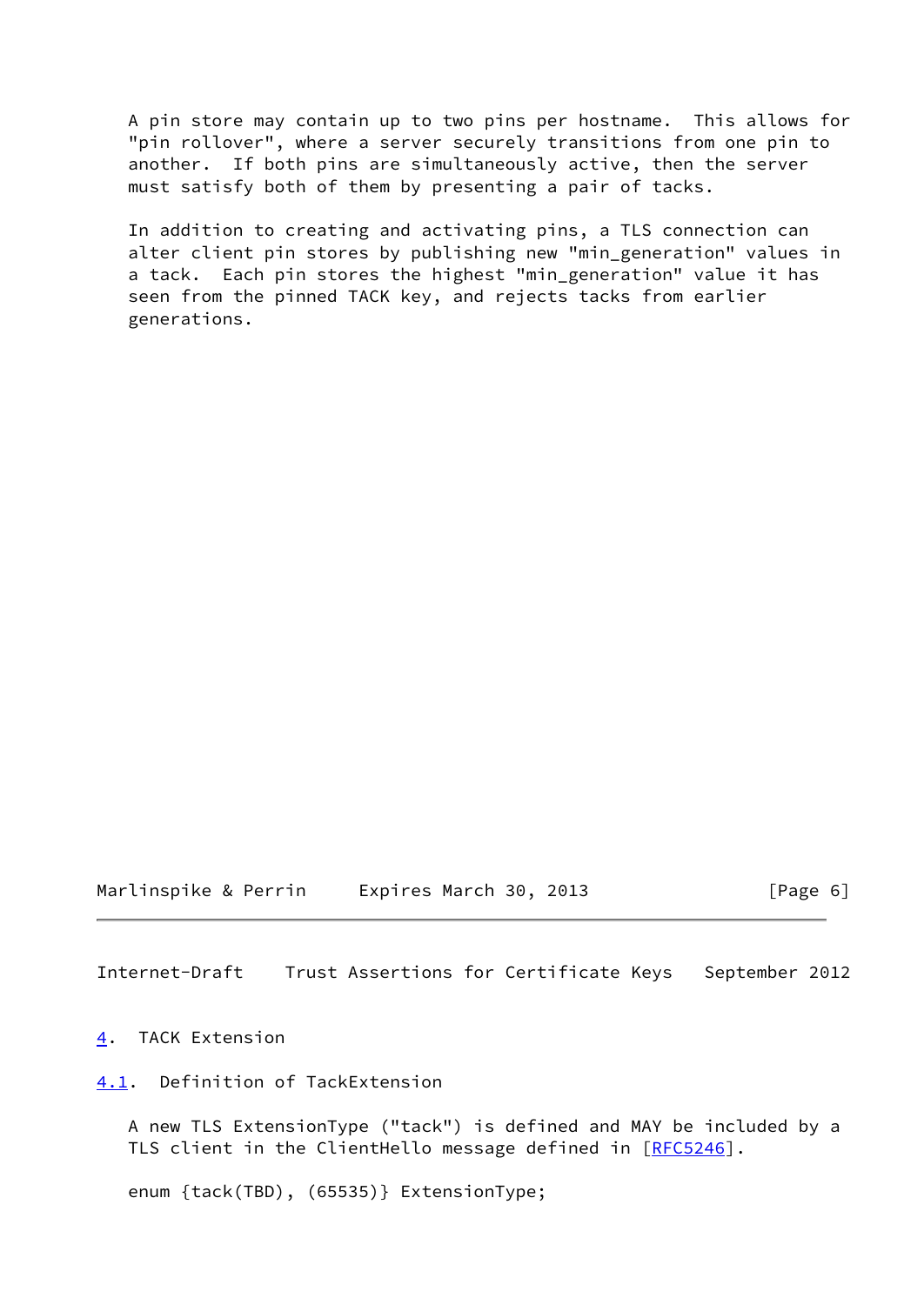The "extension\_data" field of this ClientHello extension SHALL be empty. A TLS server which is not resuming a TLS session MAY respond with an extension of type "tack" in the ServerHello. The "extension\_data" field of this ServerHello extension SHALL contain a "TackExtension", as defined below using the TLS presentation language from [\[RFC5246](https://datatracker.ietf.org/doc/pdf/rfc5246)].

| struct {                              |  |
|---------------------------------------|--|
| opaque $public_{key}[64];$            |  |
| uint8 min_generation;                 |  |
| uint8 generation;                     |  |
| uint32 expiration;                    |  |
| opaque target_hash[32];               |  |
| opaque signature $[64]$ ;             |  |
| } Tack; /* 166 bytes */               |  |
| struct $\{$                           |  |
| Tack tacks<166332> /* 1 or 2 Tacks */ |  |
| uint8 activation_flags; $/* 03*/$     |  |
| TackExtension;                        |  |

Marlinspike & Perrin Expires March 30, 2013 [Page 7]

<span id="page-7-1"></span>Internet-Draft Trust Assertions for Certificate Keys September 2012

<span id="page-7-0"></span>[4.2](#page-7-0). Explanation of TackExtension fields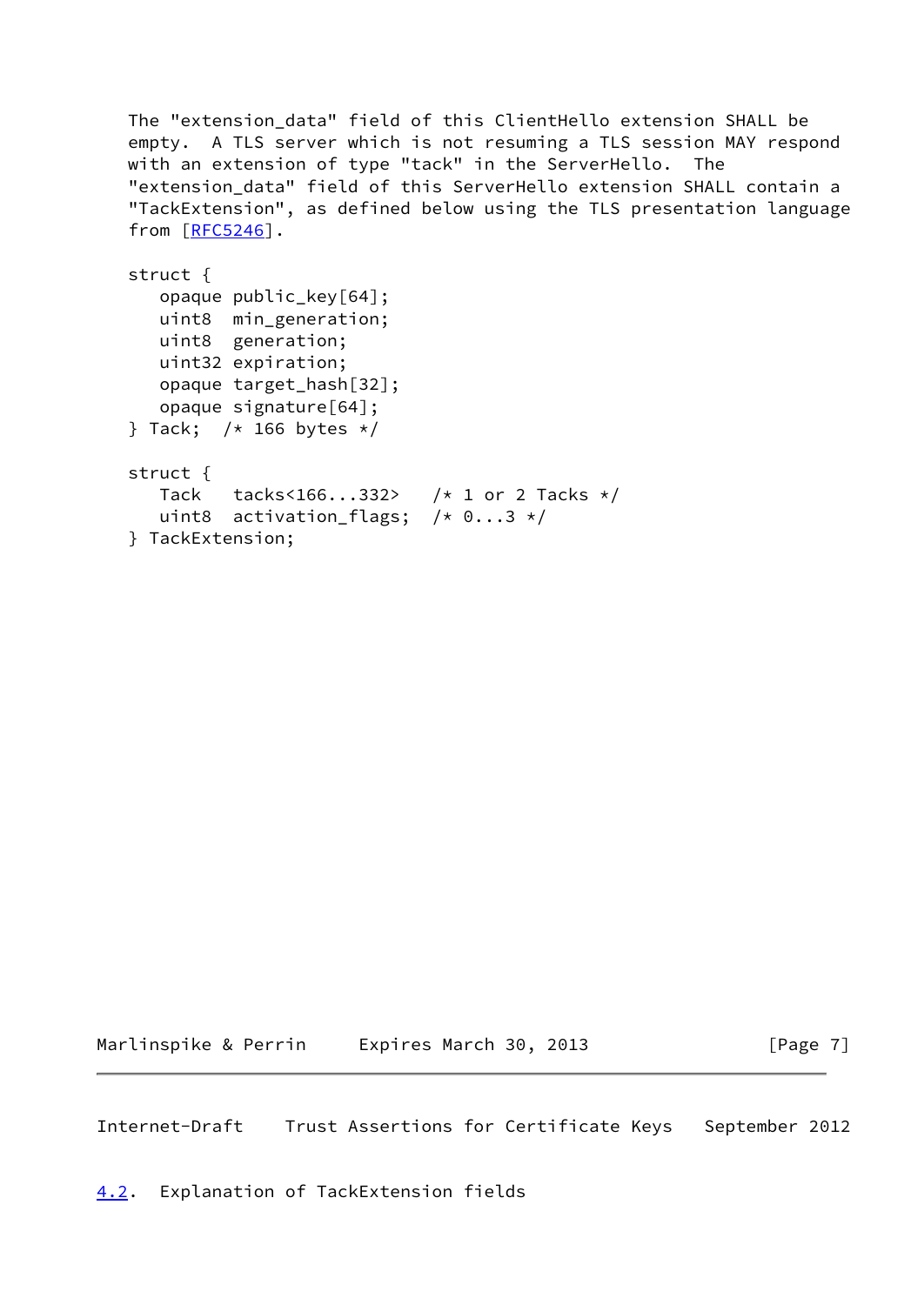### <span id="page-8-0"></span>[4.2.1](#page-8-0). Tack fields

 public\_key: This field specifies the tack's public key. The field contains a pair of integers (x, y) representing a point on the elliptic curve P-256 defined in [[FIPS186-3\]](#page-22-2). Each integer is encoded as a 32-byte octet string using the Integer-to-Octet- String algorithm from [\[RFC6090](https://datatracker.ietf.org/doc/pdf/rfc6090)], and these strings are concatenated with the x value first. (NOTE: This is equivalent to an uncompressed subjectPublicKey from [\[RFC5480](https://datatracker.ietf.org/doc/pdf/rfc5480)], except that the initial 0x04 byte is omitted).

min\_generation: This field publishes a min\_generation value.

- generation: This field assigns each tack a generation. Generations less than a published min generation are considered revoked.
- expiration: This field specifies a time after which the tack is considered expired. The time is encoded as the number of minutes, excluding leap seconds, after midnight UTC, January 1 1970.
- target\_hash: This field is a hash of the TLS server's SubjectPublicKeyInfo [\[RFC5280](https://datatracker.ietf.org/doc/pdf/rfc5280)] using the SHA256 algorithm from [[FIPS180-2\]](#page-22-3). The SubjectPublicKeyInfo is typically conveyed as part of the server's X.509 certificate.
- signature: This field is an ECDSA signature by the tack's public key over the 8 byte ASCII string "tack\_sig" followed by the contents of the tack prior to the "signature" field (i.e. the preceding 102 bytes). The field contains a pair of integers (r, s) representing an ECDSA signature as defined in [\[FIPS186-3](#page-22-2)], using curve P-256 and SHA256. Each integer is encoded as a 32-byte octet string using the Integer-to-Octet-String algorithm from [\[RFC6090](https://datatracker.ietf.org/doc/pdf/rfc6090)], and these strings are concatenated with the r value first.

<span id="page-8-1"></span>[4.2.2](#page-8-1). TackExtension fields

- tacks: This field provides the server's tack(s). It SHALL contain 1 or 2 tacks.
- activation\_flags: This field contains "activation flags" for the extension's tacks. If the low order bit is set, the first tack is considered active. If the next lowest bit is set, the second tack is considered active. An active tack MAY be used by the pin activation algorithm in [Section 5.3.4](#page-11-3) to create, activate, and extend the activation of TACK pins.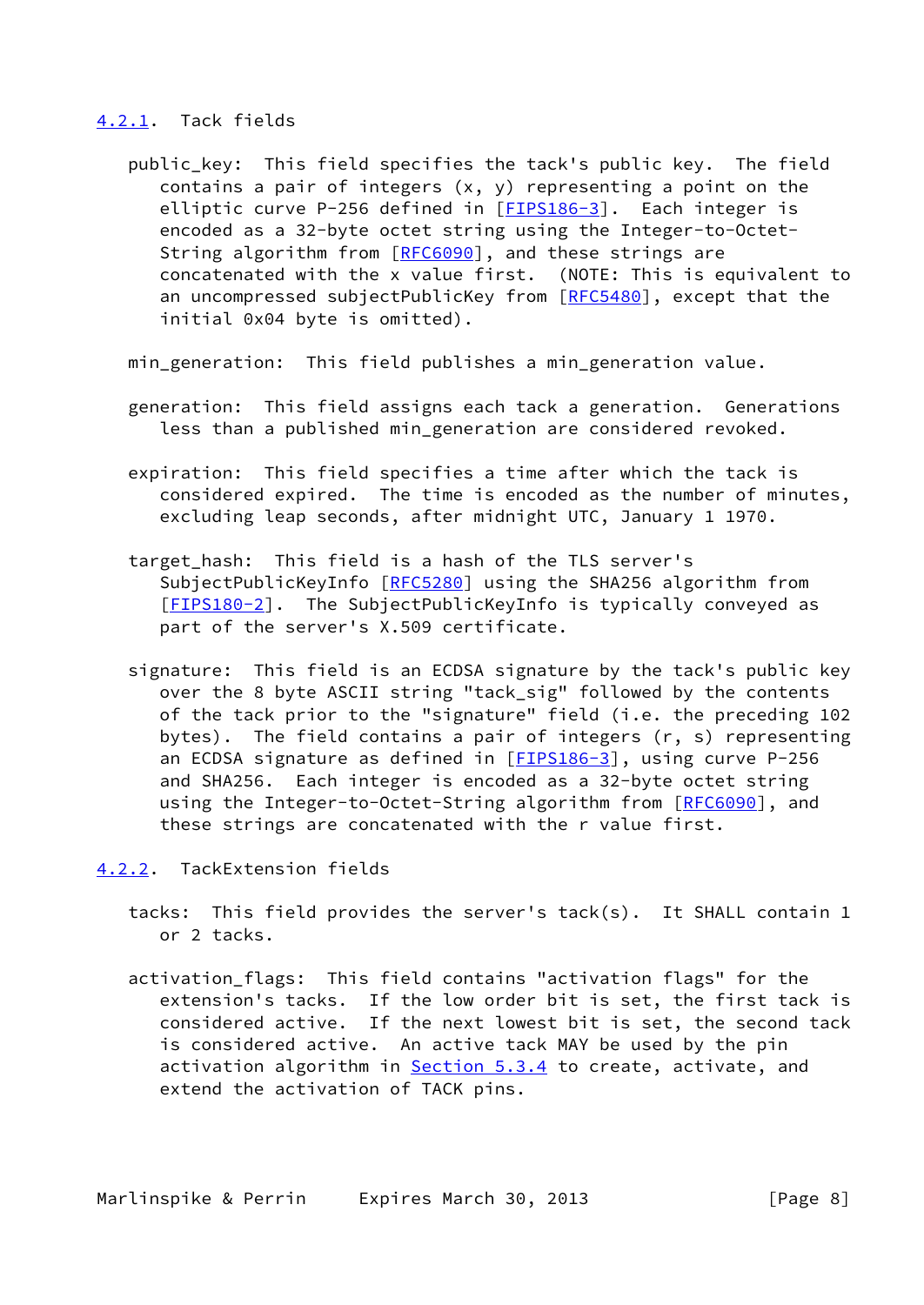<span id="page-9-1"></span><span id="page-9-0"></span>[5](#page-9-0). Client processing

<span id="page-9-2"></span>[5.1](#page-9-2). TACK pins

 A client SHALL have a local store of pins, and MAY have multiple stores. Each pin store consists of a map associating fully qualified DNS hostnames with either one or two sets of the following values:

Initial time: A timestamp noting when this pin was created.

- End time: A timestamp determining the pin's "active period". If set to zero or a time in the past, the pin is "inactive". If set to a future time, the pin is "active" until that time.
- TACK public key (or hash): A public key or a cryptographically secure, second preimage-resistant hash of a public key.
- Min\_generation: A single byte used to detect revoked tacks. All pins within a pin store sharing the same TACK public key SHALL have the same min\_generation.

 A hostname along with the above values comprises a "TACK pin". Thus, each store can hold up to two pins for a hostname (however, those two pins MUST reference different public keys). A pin "matches" a tack if they reference the same public key. A pin is "relevant" if its hostname equals the TLS server's hostname.

<span id="page-9-3"></span>[5.2](#page-9-3). High-level client processing

 A TACK client SHALL send the "tack" extension defined previously, and SHALL send the "server\_name" extension from [\[RFC6066](https://datatracker.ietf.org/doc/pdf/rfc6066)]. If not resuming a session, the server MAY respond with a TackExtension. Regardless of whether a TackExtension is returned, the client SHALL perform the following steps prior to using the connection:

- 1. Check whether the TLS handshake is "well-formed".
- 2. For each pin store, do:
	- A. Check tack generations and update min\_generations.
	- B. Determine the store's status.
	- C. Perform pin activation (optional).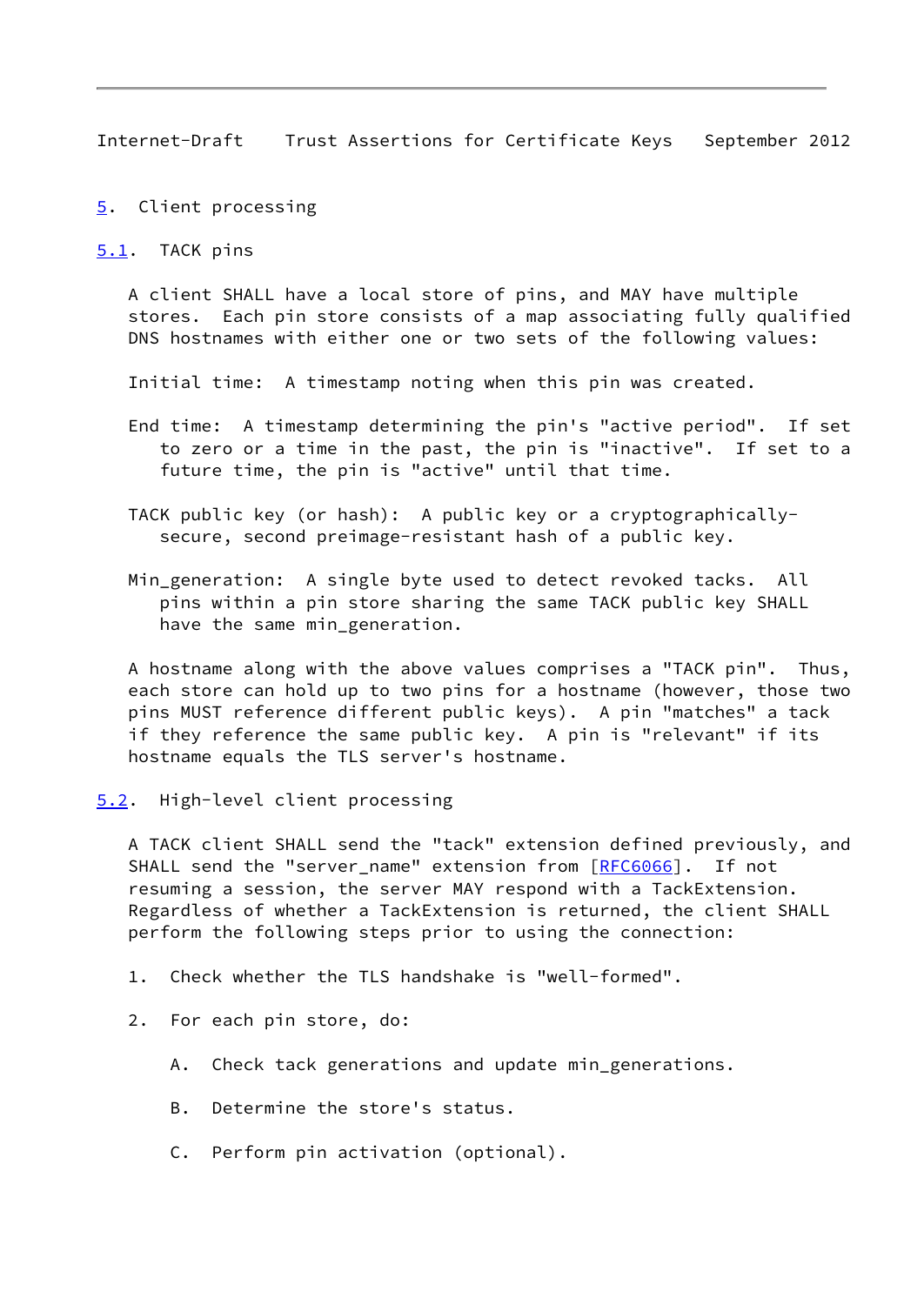<span id="page-10-1"></span> These steps SHALL be performed in order. If there is any error, the client SHALL send a fatal error alert and close the connection, skipping the remaining steps (see **Section 5.3** for details).

 Based on step 2B, each store will report one of three statuses for the connection: "accepted", "rejected", or "unpinned". A rejected connection might indicate a network attack. If the connection is rejected the client SHOULD send a fatal "access\_denied" error alert and close the connection.

 A client MAY perform additional verification steps before using an accepted or unpinned connection. See [Section 6.3](#page-13-4) for an example.

- <span id="page-10-0"></span>[5.3](#page-10-0). Client processing details
- <span id="page-10-2"></span>[5.3.1](#page-10-2). Check whether the TLS handshake is well-formed

 A TLS handshake is "well-formed" if the following are true. Unless otherwise specified, if any of the following are false a "bad\_certificate" fatal error alert SHALL be sent.

- 1. The handshake protocol negotiates a cryptographically secure ciphersuite and finishes succesfully.
- 2. If a TackExtension is present then all length fields are correct, "activation\_flags" is <= 3, and the tacks are "well-formed" (see below).
- 3. If there are two tacks, they have different "public\_key" fields.

A tack is "well-formed" if:

- 1. "generation" is >= "min\_generation".
- 2. "expiration" specifies a time in the future, otherwise the client SHALL send a fatal "certificate\_expired" error alert.
- 3. "target\_hash" is a correct hash of the SubjectPublicKeyInfo.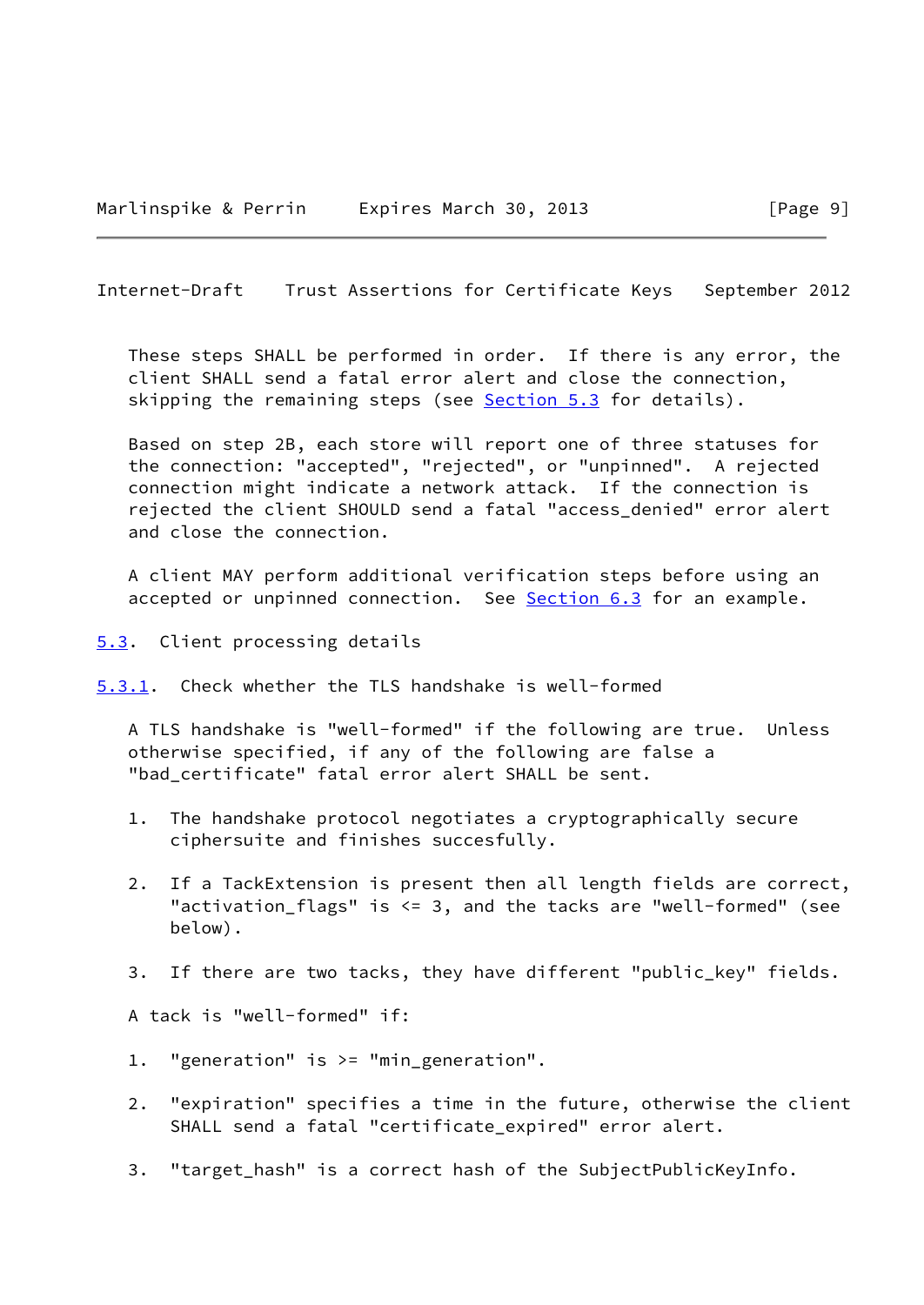4. "signature" is a correct ECDSA signature.

<span id="page-11-0"></span>[5.3.2](#page-11-0). Check tack generations and update min\_generations

 If a tack has matching pins in the pin store and a generation less than the stored min\_generation, then that tack is revoked and the client SHALL send a fatal "certificate revoked" error alert. If a tack has matching pins and a min\_generation greater than the stored min\_generation, the stored value SHALL be set to the tack's value.

Marlinspike & Perrin Expires March 30, 2013 [Page 10]

<span id="page-11-2"></span>Internet-Draft Trust Assertions for Certificate Keys September 2012

<span id="page-11-1"></span>[5.3.3](#page-11-1). Determine the store's status

 If there is a relevant active pin without a matching tack, then the connection is "rejected". If the connection is not rejected and there is a relevant active pin with a matching tack, then the connection is "accepted". Otherwise, the connection is "unpinned".

### <span id="page-11-3"></span>[5.3.4](#page-11-3). Pin activation (optional)

 The TLS connection MAY be used to create, delete, and activate pins. This "pin activation algorithm" is optional; a client MAY rely on an external source of pins. If the connection was "rejected" by the previous processing step, then pin activation is skipped.

 The first step in pin activation is to evaluate each relevant pin (there may be one or two):

- 1. If a pin has no matching tack, its handling will depend on whether the pin is active. If active, the connection will have been rejected, skipping pin activation. If inactive, the pin SHALL be deleted, since it is contradicted by the connection.
- 2. If a pin has a matching tack, its handling will depend on whether the tack is active. If inactive, the pin is left unchanged. If active, the pin SHALL have its "end time" set based on the current, initial, and end times:

end = current +  $MIN(30 \text{ days}, \text{ current - initial})$ 

 In sum: (1) deletes unmatched pins, provided they are inactive; and (2) activates matched pins, provided the matching tack is active.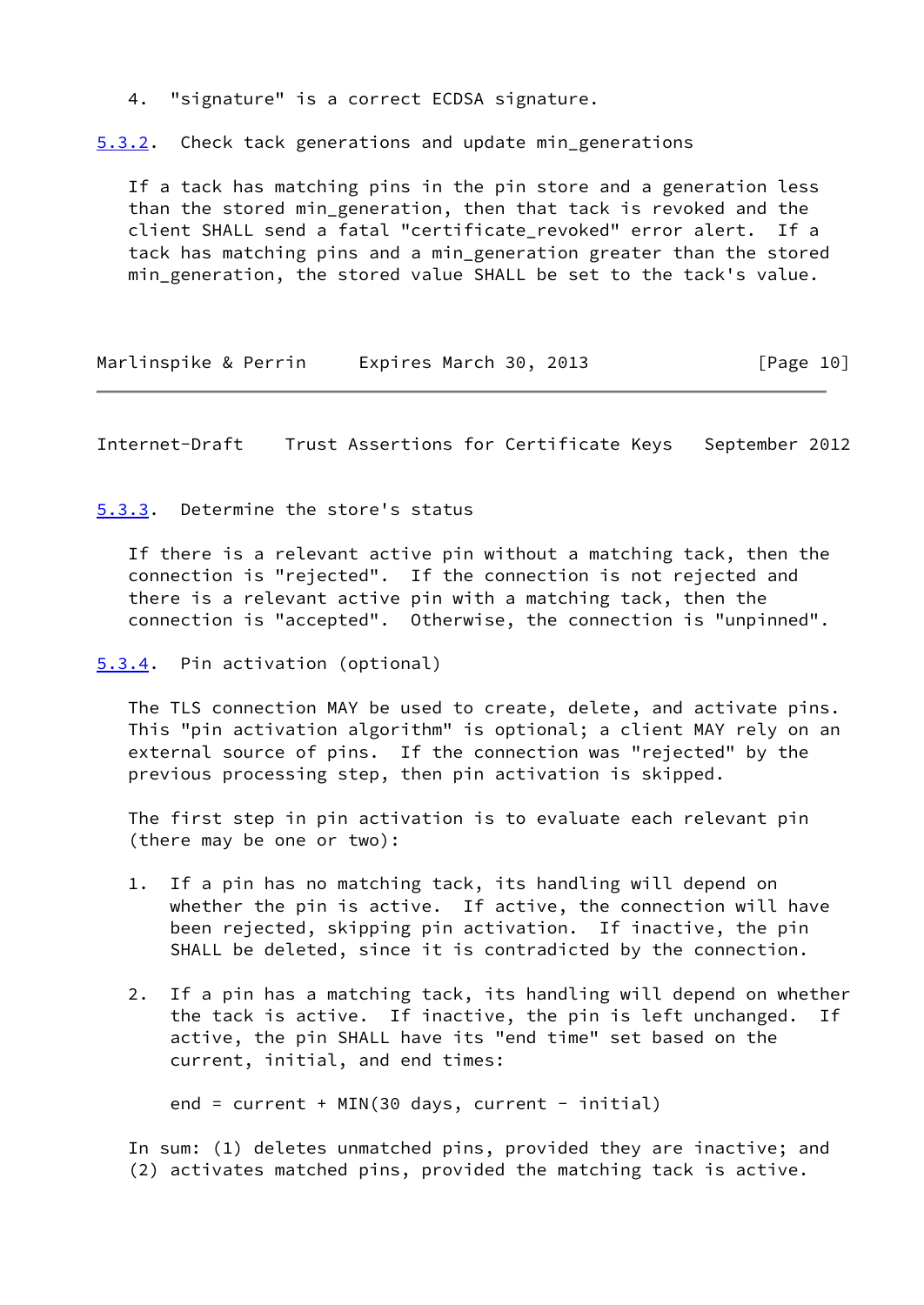The remaining step in pin activation is to add new inactive pins for any unmatched active tacks. Each new pin uses the server's hostname, the tack's public key and min\_generation (unless the store has a higher min\_generation for the public key), an "initial time" set to the current time, and an "end time" of zero.

 (Note that there are always sufficient empty "slots" in the pin store for adding new pins without exceeding two pins per hostname. This is because the number of matching pins equals the number of matching tacks, so the number of empty pin slots equals the number of unmatched tacks.)

 The following tables summarize this behavior from the perspective of a pin. You can follow the lifecycle of a single pin from "New inactive pin" to "Delete pin".

| Marlinspike & Perrin | Expires March 30, 2013 | [Page 11] |
|----------------------|------------------------|-----------|
|----------------------|------------------------|-----------|

Internet-Draft Trust Assertions for Certificate Keys September 2012

Relevant pin is active:

| Pin matches a tack   Tack is active   Result |     |                          |
|----------------------------------------------|-----|--------------------------|
| Yes                                          | Yes | Extend activation period |
| Yes                                          | No  |                          |
| No                                           |     | (Connection rejected)    |

Relevant pin is inactive:

| Pin matches a tack   Tack is active   Result |     |              |
|----------------------------------------------|-----|--------------|
| Yes                                          | Yes | Activate pin |
| Yes                                          | No  |              |
| No                                           |     | Delete pin   |

Tack doesn't match any relevant pin: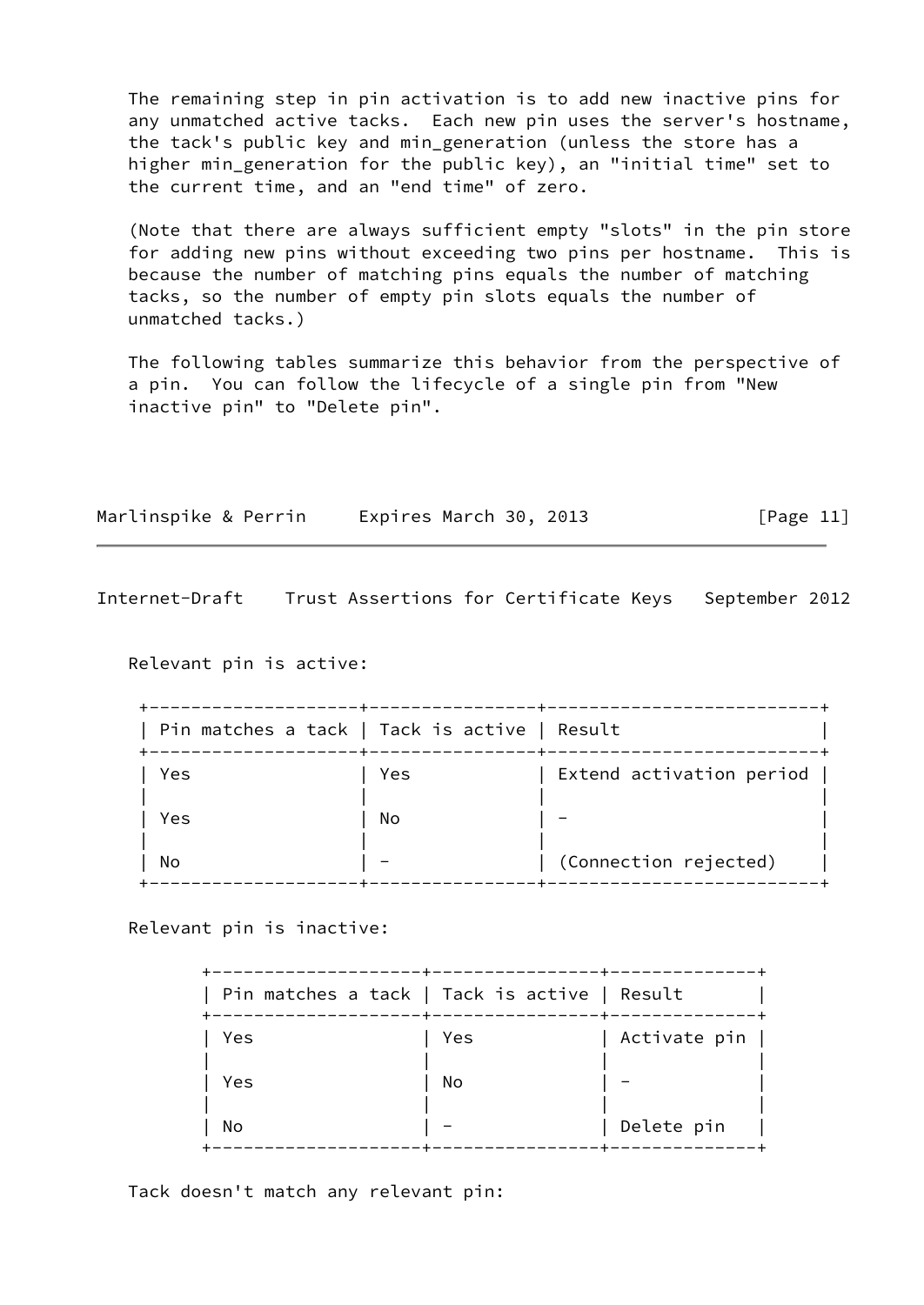| Unmatched tack is active   Result |                  |  |
|-----------------------------------|------------------|--|
| Yes                               | New inactive pin |  |
| No                                |                  |  |

Marlinspike & Perrin Expires March 30, 2013 [Page 12]

<span id="page-13-1"></span>Internet-Draft Trust Assertions for Certificate Keys September 2012

<span id="page-13-0"></span>[6](#page-13-0). Application protocols and TACK

<span id="page-13-2"></span>[6.1](#page-13-2). Pin scope

 TACK pins are specific to a particular application protocol. In other words, a pin for HTTPS at "example.com" implies nothing about POP3 or SMTP at "example.com".

<span id="page-13-3"></span>[6.2](#page-13-3). TLS negotiation

 Some application protocols negotiate TLS as an optional feature (e.g. SMTP using STARTTLS [\[RFC3207](https://datatracker.ietf.org/doc/pdf/rfc3207)]). If such a server fails to negotiate TLS and there are relevant active pins, then the connection is rejected by the pin. If the server fails to negotiate TLS, then any relevant, inactive pins SHALL be deleted. Note that these steps are taken despite the absence of a TLS connection.

<span id="page-13-4"></span>[6.3](#page-13-4). Certificate verification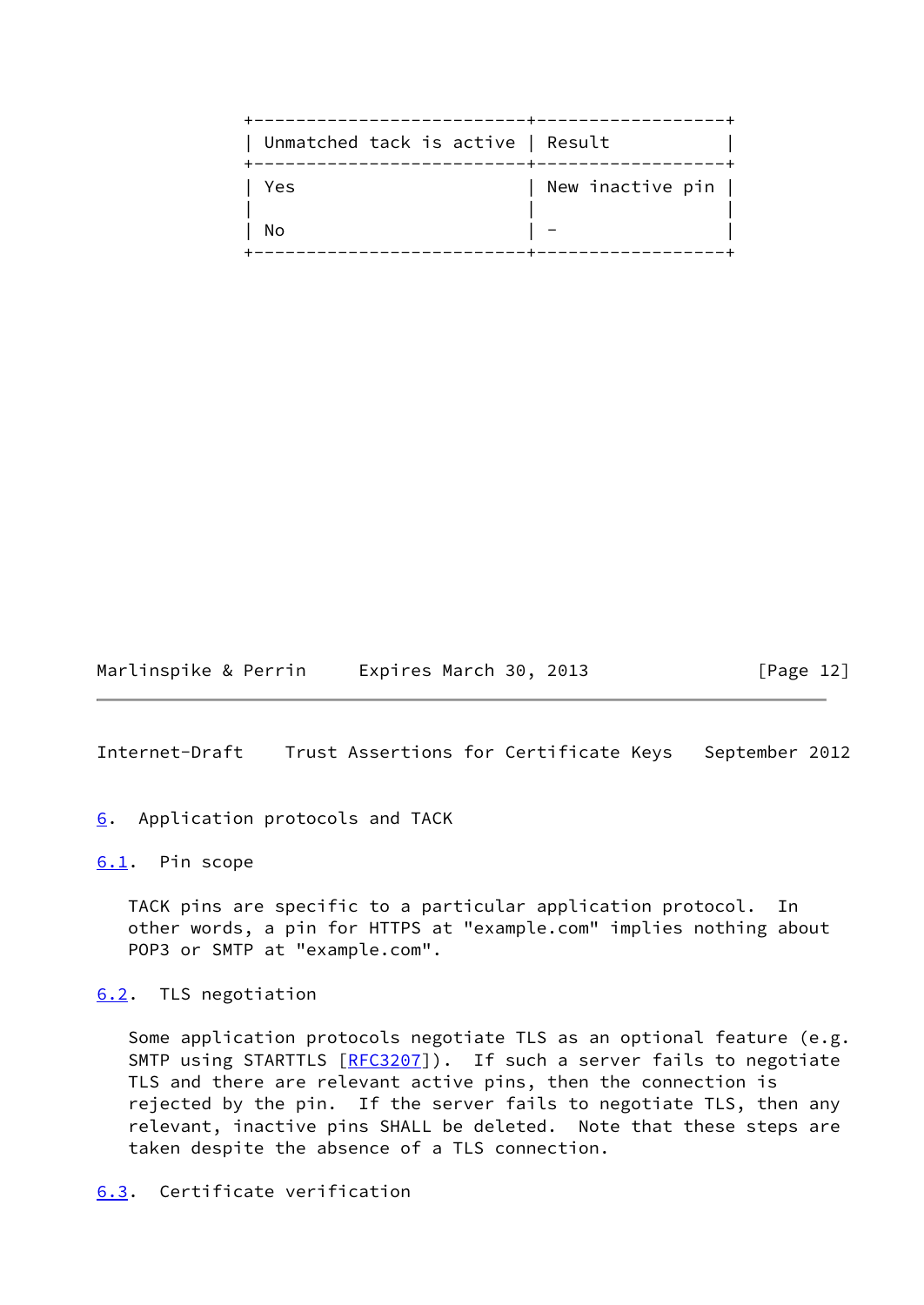A TACK client MAY choose to perform some form of certificate verification in addition to TACK processing. When combining certificate verification and TACK processing, the TACK processing described in [Section 5](#page-9-0) SHALL be followed, with the exception that TACK processing MAY be terminated early (or skipped) if some fatal certificate error is discovered.

 If TACK processing and certificate verification both complete without a fatal error, the client SHALL apply some policy to decide whether to accept the connection. The policy is up to the client. An example policy would be to accept the connection only if it passes certificate verification and is not rejected by a pin.

Marlinspike & Perrin Expires March 30, 2013 [Page 13]

<span id="page-14-1"></span>Internet-Draft Trust Assertions for Certificate Keys September 2012

### <span id="page-14-0"></span>[7](#page-14-0). Fingerprints

 A "key fingerprint" may be used to represent a TACK public key to users in a form that is easy to compare and transcribe. A key fingerprint consists of the first 25 characters from the base32 encoding of SHA256(public\_key), split into 5 groups of 5 characters separated by periods. Base32 encoding is as specified in [[RFC4648](https://datatracker.ietf.org/doc/pdf/rfc4648)], except lowercase is used. Examples:

g5p5x.ov4vi.dgsjv.wxctt.c5iul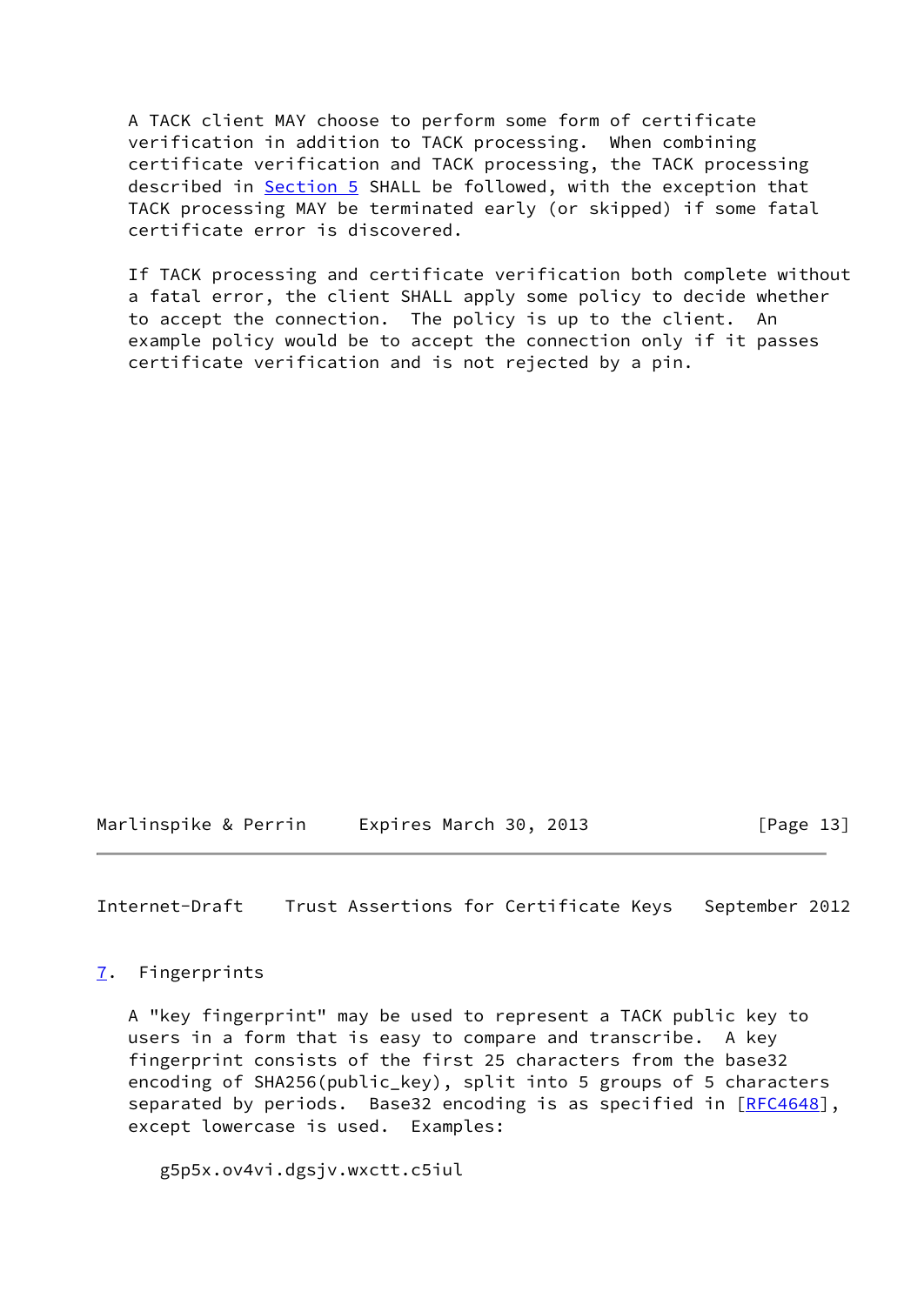quxiz.kpldu.uuedc.j5znm.7mqst

e25zs.cth7k.tscmp.5hxdp.wf47j

Marlinspike & Perrin Expires March 30, 2013 [Page 14]

<span id="page-15-1"></span>Internet-Draft Trust Assertions for Certificate Keys September 2012

- <span id="page-15-0"></span>[8](#page-15-0). Advice
- <span id="page-15-2"></span>[8.1](#page-15-2). For server operators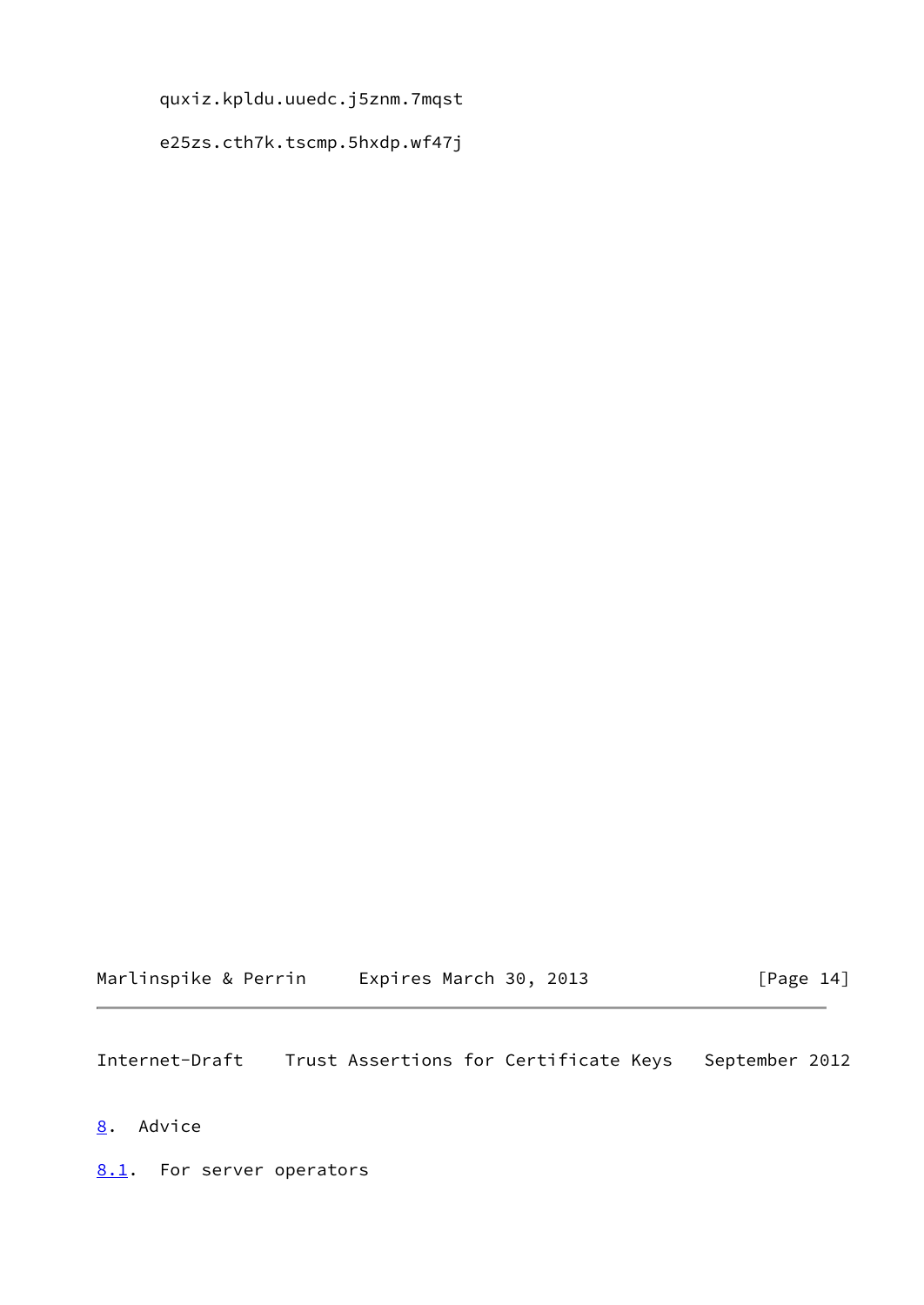- Key reuse: All servers that are pinned to a single TACK key are able to impersonate each other, since clients will perceive their tacks as equivalent. Thus, TACK keys SHOULD NOT be reused with different hostnames unless these hostnames are closely related. Examples where it would be safe to reuse a TACK key are hostnames aliased to the same host, hosts sharing the same TLS key, or hostnames for a group of near-identical servers.
- Aliases: A TLS server may be referenced by multiple hostnames. Clients may pin any of these hostnames. Server operators should be careful when using DNS aliases that hostnames are not pinned inadvertently.
- Generations: To revoke older generations of tacks, the server operator SHOULD first provide all servers with a new generation of tacks, and only then provide servers with new tacks containing the new min\_generation. Otherwise, a client may receive a min\_generation update from one server but then try to contact an older-generation server which has not yet been updated.
- Tack expiration: When TACK is used in conjunction with certificates it is recommended to set the tack expiration equal to the end entity certificate expiration plus 30 days, allowing the tack and certificate to both be replaced at the same time. The extra 30 days ensures there is enough time to employ "pin deactivation" (see below) if the TACK private key is lost. Alternatively, short-lived tacks may be used so that a compromised TLS private key has limited value to an attacker.
- Tack/pin activation: Tacks should only be activated once all TLS servers sharing the same hostname have a tack. Otherwise, a client may activate a pin by contacting one server, then contact a different server at the same hostname that does not yet have a tack.
- Tack/pin deactivation: If all servers at a hostname deactivate their tacks (by clearing the activation flags), all existing pins for the hostname will eventually become inactive. The tacks can be removed after a time interval equal to the maximum active period of any affected pins (30 days at most).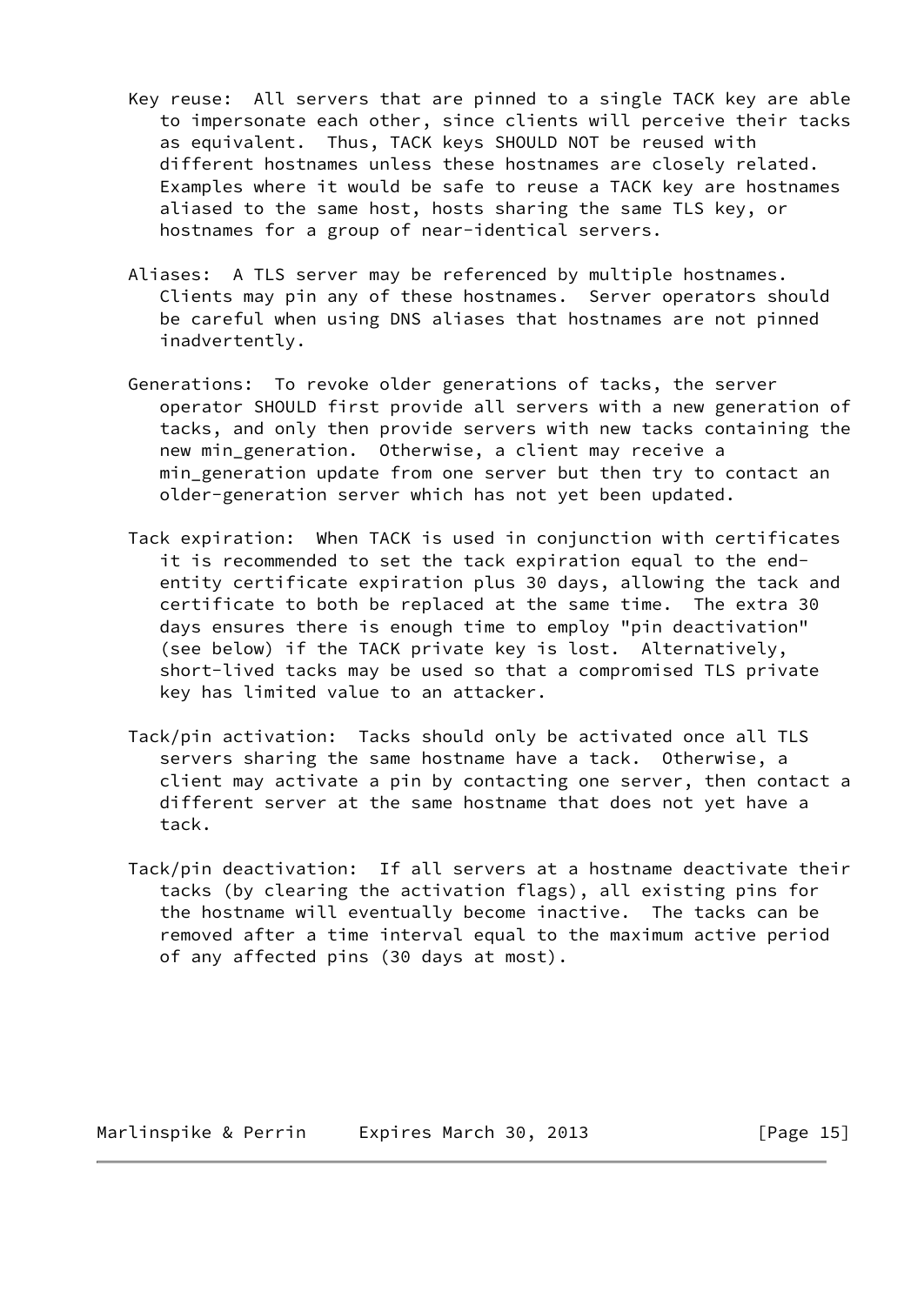- <span id="page-17-1"></span> Pin rollover: When performing a rollover, the old and new tacks SHOULD be published simultaneously for at least 60 days. This ensures that a pin activation client who is contacting the server at least once every 30 days will not have the length of its activation periods affected by the transition. Example rollover process: Add new tacks; activate new tacks; wait 30+ days; deactivate old tacks; wait 30+ days; remove old tacks.
- <span id="page-17-0"></span>[8.2](#page-17-0). For client implementers
	- Sharing pin information: It is possible for a client to maintain a pin store based entirely on its own TLS connections. However, such a client runs the risk of creating incorrect pins, failing to keep its pins active, or failing to receive min\_generation updates. Clients are advised to make use of 3rd-party trust infrastructure so that pin data can be aggregated and shared. This will require additional protocols outside the scope of this document.
	- Clock synchronization: A client SHOULD take measures to prevent tacks from being erroneously rejected as expired due to an inaccurate client clock. Such methods MAY include using time synchronization protocols such as NTP [\[RFC5905](https://datatracker.ietf.org/doc/pdf/rfc5905)], or accepting seemingly-expired tacks as "well-formed" if they expired less than T minutes ago, where T is a "tolerance bound" set to the client's maximum expected clock error.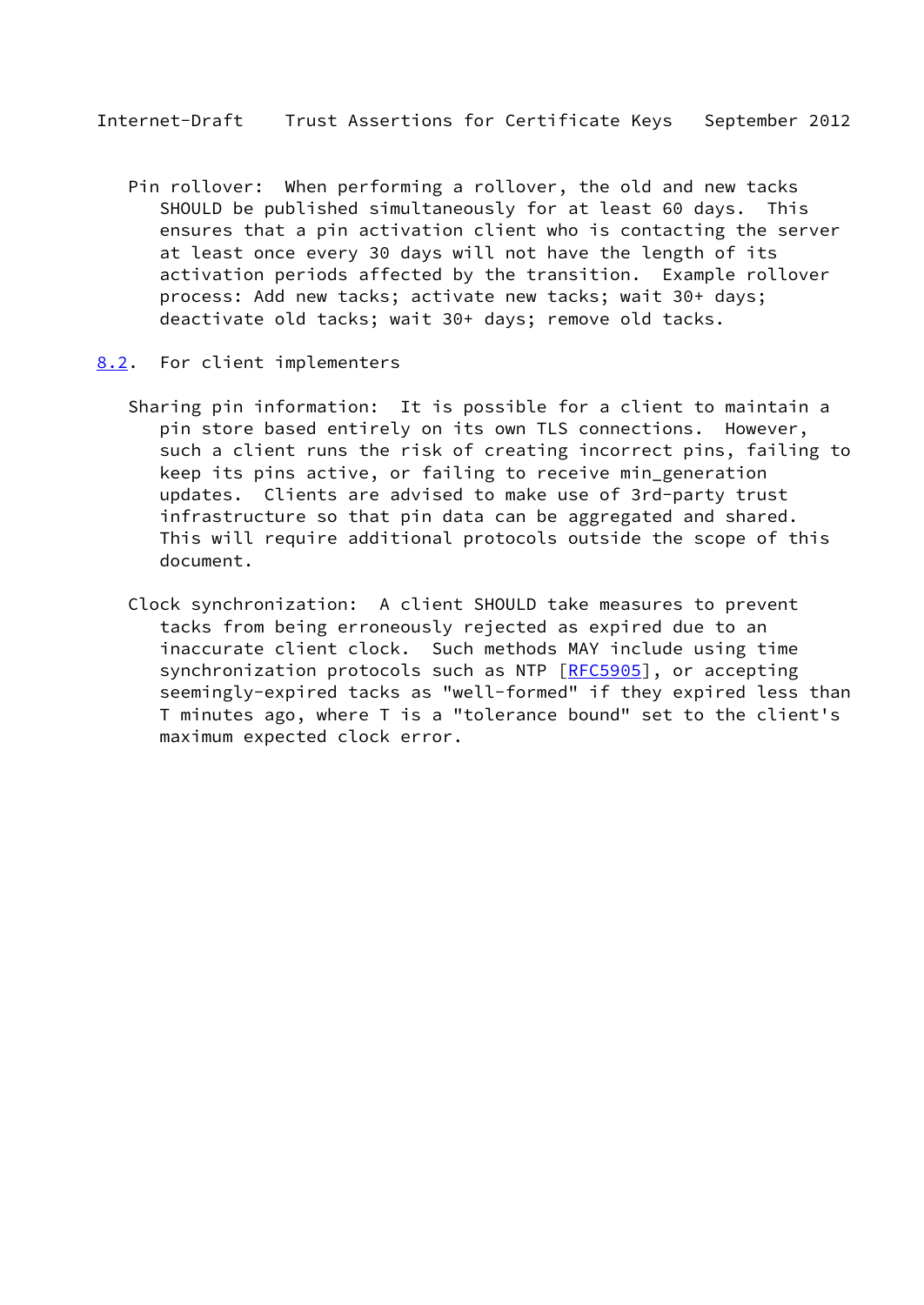<span id="page-18-1"></span><span id="page-18-0"></span>[9](#page-18-0). Security considerations

<span id="page-18-2"></span>[9.1](#page-18-2). For server operators

 All servers pinned to the same TACK key can impersonate each other (see Section  $8.1$ ). Think carefully about this risk if using the same TACK key for multiple hostnames.

 Make backup copies of the TACK private key and keep all copies in secure locations where they can't be compromised.

 A TACK private key MUST NOT be used to perform any non-TACK cryptographic operations. For example, using a TACK key for email encryption, code-signing, or any other purpose MUST NOT be done.

 HTTP cookies [\[RFC6265](https://datatracker.ietf.org/doc/pdf/rfc6265)] set by a pinned host can be stolen by a network attacker who can forge web and DNS responses so as to cause a client to send the cookies to a phony subdomain of the pinned host. To prevent this, TACK HTTPS Servers SHOULD set the "secure" attribute and omit the "domain" attribute on all security-sensitive cookies, such as session cookies. These settings tell the browser that the cookie should only be presented back to the originating host (not its subdomains), and should only be sent over HTTPS (not HTTP) [[RFC6265\]](https://datatracker.ietf.org/doc/pdf/rfc6265).

<span id="page-18-3"></span>[9.2](#page-18-3). For client implementers

 A TACK pin store may contain private details of the client's connection history. An attacker may be able to access this information by hacking or stealing the client. Some information about the client's connection history could also be gleaned by observing whether the client accepts or rejects connections to phony TLS servers without correct tacks. To mitigate these risks, a TACK client SHOULD allow the user to edit or clear the pin store.

 Aside from rejecting TLS connections, clients SHOULD NOT take any actions which would reveal to a network observer the state of the client's pin store, as this would allow an attacker to know in advance whether a "man-in-the-middle" attack on a particular TLS connection will succeed or be detected.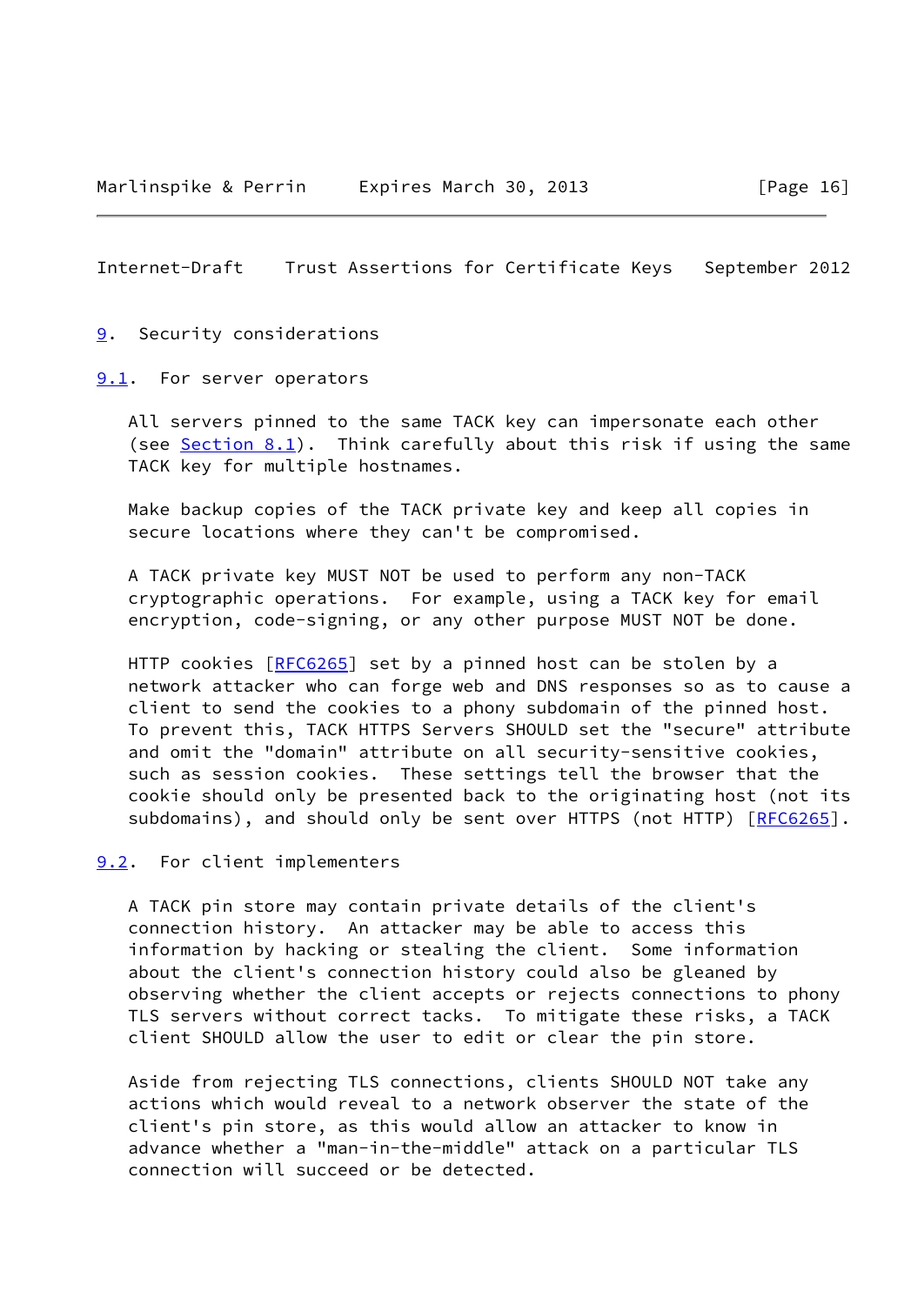An attacker may attempt to flood a client with spurious tacks for different hostnames, causing the client to delete old pins to make space for new ones. To defend against this, clients SHOULD NOT delete active pins to make space for new pins. Clients instead SHOULD delete inactive pins. If there are no inactive pins to delete, then the pin store is full and there is no space for new pins. To select an inactive pin for deletion, the client SHOULD delete the pin with the oldest "end time".

Marlinspike & Perrin Expires March 30, 2013 [Page 17]

<span id="page-19-1"></span>Internet-Draft Trust Assertions for Certificate Keys September 2012

<span id="page-19-0"></span>[9.3](#page-19-0). Note on algorithm agility

 If the need arises for tacks using different cryptographic algorithms (e.g., if SHA256 or ECDSA are shown to be weak), a "v2" version of tacks could be defined, requiring assignment of a new TLS Extension number. Tacks as defined in this document would then be known as "v1" tacks.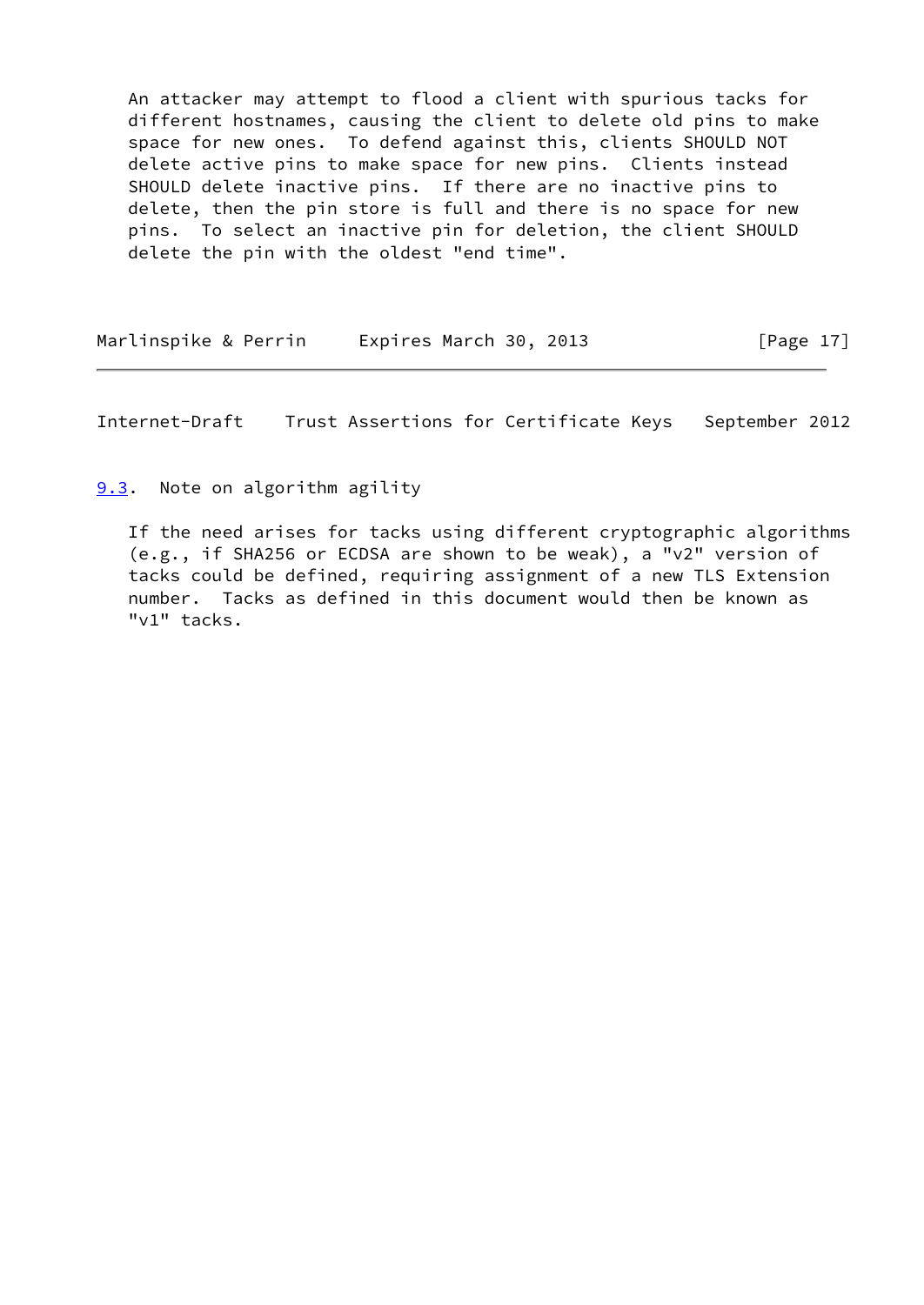<span id="page-20-1"></span>

|  | Marlinspike & Perrin |  | Expires March 30, 2013 |  |  |  |
|--|----------------------|--|------------------------|--|--|--|
|--|----------------------|--|------------------------|--|--|--|

```
[Page 18]
```
<span id="page-20-0"></span>[10.](#page-20-0) IANA considerations

<span id="page-20-2"></span>[10.1](#page-20-2). New entry for the TLS ExtensionType Registry

 IANA is requested to add an entry to the existing TLS ExtensionType registry, defined in [\[RFC5246](https://datatracker.ietf.org/doc/pdf/rfc5246)], for "tack"(TBD) as defined in this document.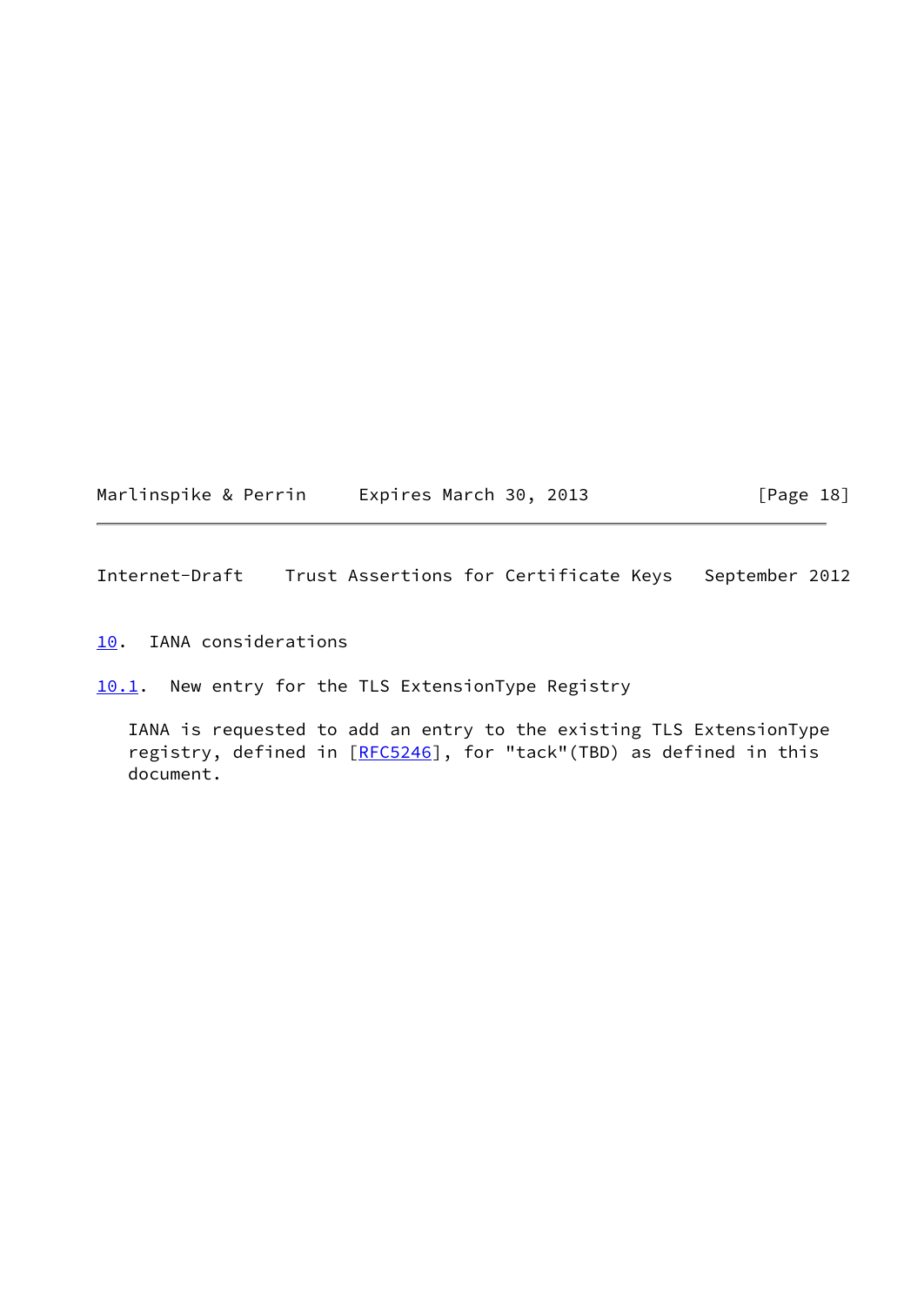Marlinspike & Perrin Expires March 30, 2013 [Page 19]

<span id="page-21-1"></span>Internet-Draft Trust Assertions for Certificate Keys September 2012

<span id="page-21-0"></span>[11.](#page-21-0) Acknowledgements

 Valuable feedback has been provided by Adam Langley, Chris Palmer, Nate Lawson, and Joseph Bonneau.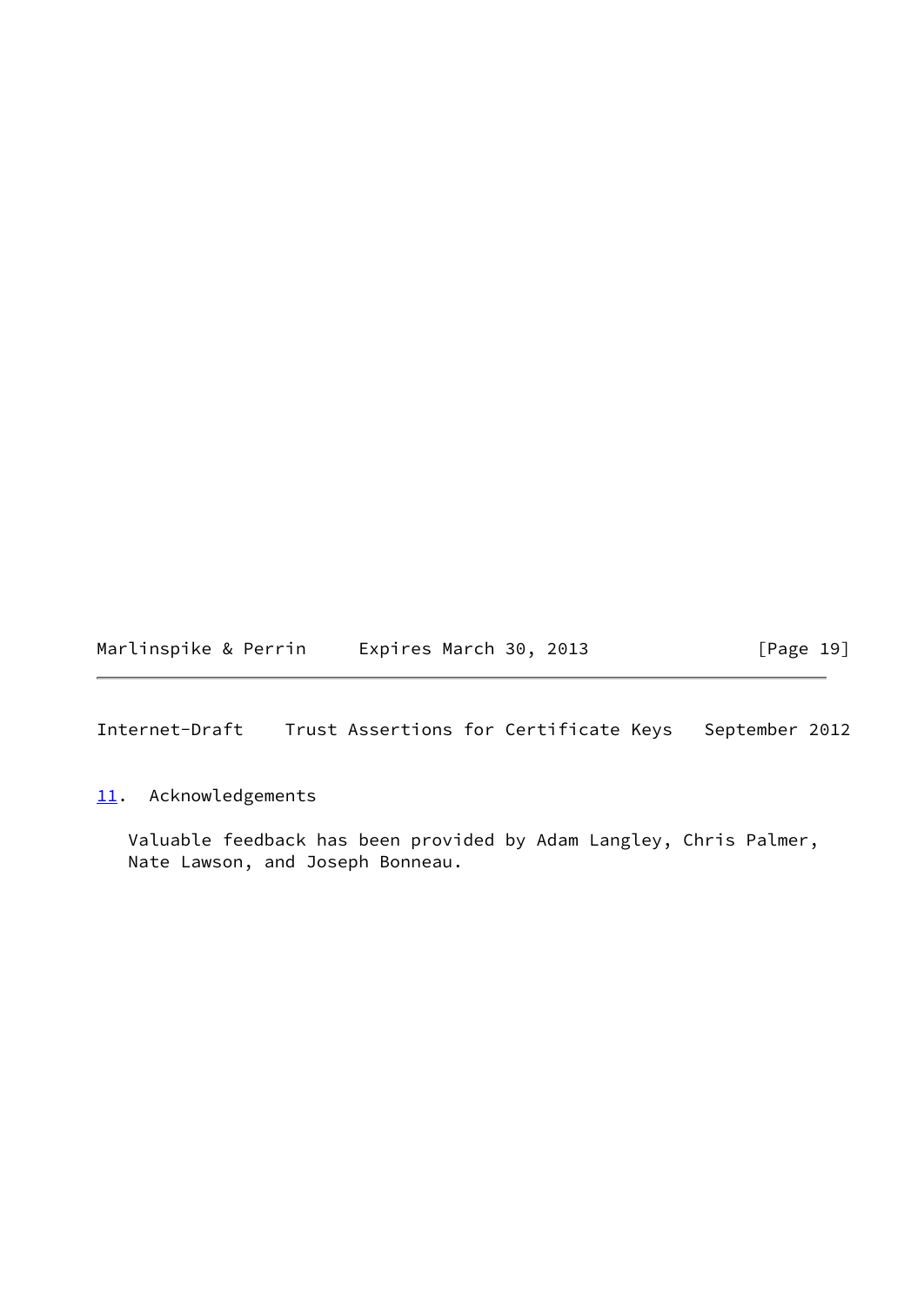Marlinspike & Perrin Expires March 30, 2013 [Page 20]

<span id="page-22-1"></span>Internet-Draft Trust Assertions for Certificate Keys September 2012

<span id="page-22-0"></span>[12.](#page-22-0) Normative references

<span id="page-22-3"></span>[FIPS180-2]

 National Institute of Standards and Technology, "Secure Hash Standard", FIPS PUB 180-2, August 2002, [<http://](http://csrc.nist.gov/publications/fips/fips180-2/fips180-2.pdf) [csrc.nist.gov/publications/fips/fips180-2/fips180-2.pdf](http://csrc.nist.gov/publications/fips/fips180-2/fips180-2.pdf)>.

<span id="page-22-2"></span>[FIPS186-3]

 National Institute of Standards and Technology, "Digital Signature Standard", FIPS PUB 186-3, June 2009, <[http://](http://csrc.nist.gov/publications/fips/fips186-3/fips_186-3.pdf) [csrc.nist.gov/publications/fips/fips186-3/fips\\_186-3.pdf>](http://csrc.nist.gov/publications/fips/fips186-3/fips_186-3.pdf).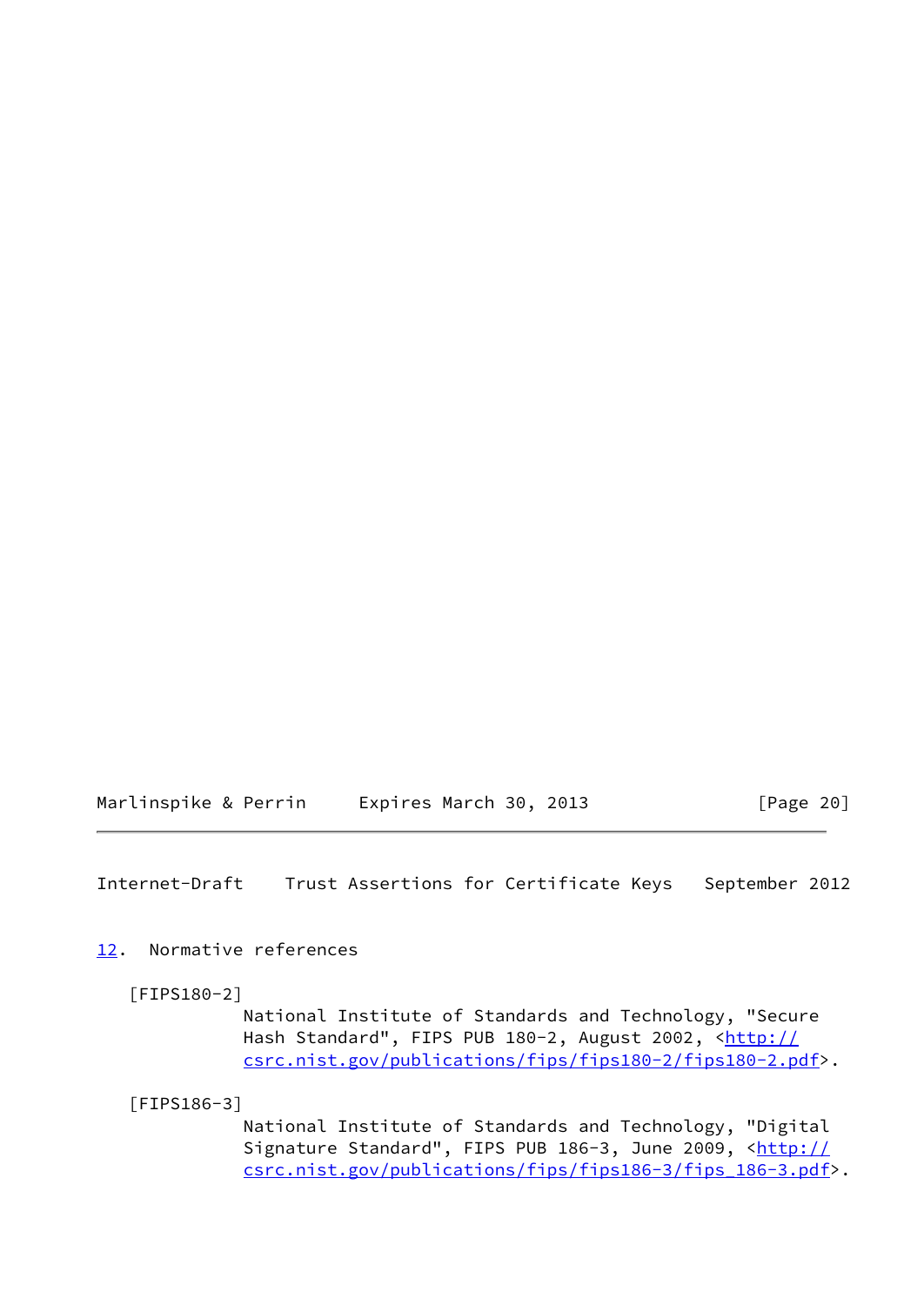- [RFC2119] Bradner, S., "Key words for use in RFCs to Indicate Requirement Levels", [BCP 14](https://datatracker.ietf.org/doc/pdf/bcp14), [RFC 2119](https://datatracker.ietf.org/doc/pdf/rfc2119), March 1997.
- [RFC3207] Hoffman, P., "SMTP Service Extension for Secure SMTP over Transport Layer Security", [RFC 3207](https://datatracker.ietf.org/doc/pdf/rfc3207), February 2002.
- [RFC4648] Josefsson, S., "The Base16, Base32, and Base64 Data Encodings", [RFC 4648,](https://datatracker.ietf.org/doc/pdf/rfc4648) October 2006.
- [RFC5246] Dierks, T. and E. Rescorla, "The Transport Layer Security (TLS) Protocol Version 1.2", [RFC 5246](https://datatracker.ietf.org/doc/pdf/rfc5246), August 2008.
- [RFC5280] Cooper, D., Santesson, S., Farrell, S., Boeyen, S., Housley, R., and W. Polk, "Internet X.509 Public Key Infrastructure Certificate and Certificate Revocation List (CRL) Profile", [RFC 5280,](https://datatracker.ietf.org/doc/pdf/rfc5280) May 2008.
- [RFC5480] Turner, S., Brown, D., Yiu, K., Housley, R., and T. Polk, "Elliptic Curve Cryptography Subject Public Key Information", [RFC 5480](https://datatracker.ietf.org/doc/pdf/rfc5480), March 2009.
- [RFC5905] Mills, D., Martin, J., Burbank, J., and W. Kasch, "Network Time Protocol Version 4: Protocol and Algorithms Specification", [RFC 5905,](https://datatracker.ietf.org/doc/pdf/rfc5905) June 2010.
- [RFC6066] Eastlake, D., "Transport Layer Security (TLS) Extensions: Extension Definitions", [RFC 6066,](https://datatracker.ietf.org/doc/pdf/rfc6066) January 2011.
- [RFC6090] McGrew, D., Igoe, K., and M. Salter, "Fundamental Elliptic Curve Cryptography Algorithms", [RFC 6090,](https://datatracker.ietf.org/doc/pdf/rfc6090) February 2011.
- [RFC6265] Barth, A., "HTTP State Management Mechanism", [RFC 6265](https://datatracker.ietf.org/doc/pdf/rfc6265), April 2011.

<span id="page-23-0"></span>

| Marlinspike & Perrin | Expires March 30, 2013 | [Page 21] |
|----------------------|------------------------|-----------|
|----------------------|------------------------|-----------|

Authors' Addresses

Moxie Marlinspike